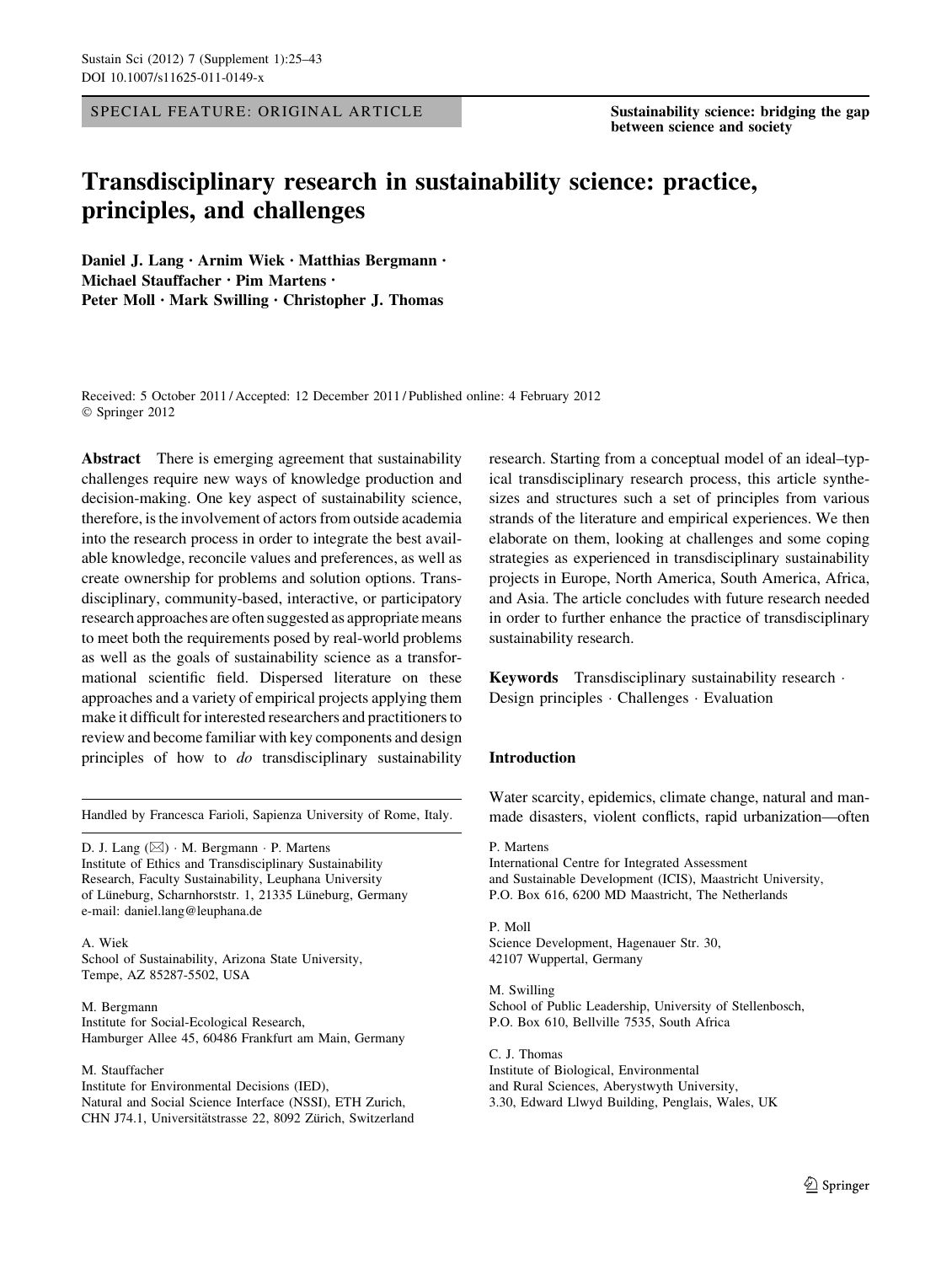entailing problems such as air pollution or social segregation—and many other persistent and complex challenges are threatening the viability and integrity of our global societies (Kates and Parris [2003](#page-16-0); Rockström et al. [2009](#page-17-0)). These challenges have spawned a broad variety of societal responses from industries, universities, and civil society organizations. Academia has prominently responded through the initiation of a new field of research, namely, sustainability science, since the late 1990s (Kates et al. [2001;](#page-16-0) Clark and Dickson [2003](#page-16-0); Swart et al. [2004](#page-17-0); Komiyama and Takeuchi [2006;](#page-16-0) Martens [2006](#page-17-0); Jerneck et al. [2011](#page-16-0); Wiek et al. [2011,](#page-18-0) [2012](#page-18-0)). As a problem- and solution-oriented field, sustainability science is inter alia inspired by concepts of post-normal, mode-2, triple helix, and other science paradigms (Funtowicz and Ravetz [1993](#page-16-0); Gibbons et al. [1994](#page-16-0); Etzkowitz and Leydesdorff [2000\)](#page-16-0) that employ corresponding research practices, such as transdisciplinary, community-based, interactive, or participatory approaches (Kasemir et al. [2003;](#page-16-0) Savan and Sider [2003](#page-17-0); Becker [2006](#page-16-0); Robinson and Tansey [2006](#page-17-0); Hirsch Hadorn et al. [2006](#page-16-0); Jahn [2008;](#page-16-0) Scholz et al. [2006;](#page-17-0) Scholz [2011](#page-17-0)). These practices have in common that they focus on research collaborations among scientists from different disciplines and non-academic stakeholders from business, government, and the civil society in order to address sustainability challenges and develop solution options. In the ground-breaking article on sustainability science by Kates et al. ([2001\)](#page-16-0), it reads accordingly that ''participatory procedures involving scientists, stakeholders, advocates, active citizens, and users of knowledge are critically needed'' (p. 641). Key arguments for this new type of research collaboration that transcends disciplinary and interdisciplinary approaches are the following: first, research on complex sustainability problems requires the constructive input from various communities of knowledge to ensure that the essential knowledge from all relevant disciplines and actor groups related to the problem is incorporated; second, research on solution options requires knowledge production beyond problem analysis, as goals, norms, and visions need to provide guidance for transition and intervention strategies; third, collaborative efforts between researchers and non-academic stakeholders promises to increase legitimacy, ownership, and accountability for the problem, as well as for the solution options (Funtowicz and Ravetz [1993](#page-16-0); Gibbons et al. [1994;](#page-16-0) Hirsch Hadorn et al. [2006;](#page-16-0) Baumgärtner et al. [2008;](#page-15-0) Wiek [2009;](#page-18-0) Talwar et al. [2011;](#page-17-0) Spangenberg [2011\)](#page-17-0).

While the field of sustainability science has been growing and gaining institutional momentum, a large body of literature on transdisciplinary, community-based, interactive, and participatory research approaches as well as empirical projects has been generated. Noteworthy, initial sets of principles, quality criteria, and success factors have been compiled for some of the aforementioned approaches (Rotmans and Van Asselt [1996](#page-17-0); Bergmann et al. [2005;](#page-16-0) Pohl and Hirsch Hadorn [2007](#page-17-0); Defila et al. [2006](#page-16-0); Blackstock et al. [2007](#page-16-0); Regeer et al. [2009;](#page-17-0) Wiek [2009](#page-18-0); Scholz [2011](#page-17-0); Brundiers and Wiek [2011](#page-16-0)). Yet, the literature is rather fragmented and dispersed, without providing good guidance to interested researchers and practitioners on what can be learned from the different approaches and what needs to be considered when planning and carrying out transdisciplinary sustainability research. In particular, a synthesis of experience-based guidelines that draws from various strands of the literature and practical experiences on how to do transdisciplinary research and make it possible to familiarize oneself with key components and guiding principles is missing. Such synthesis would have the additional obligation (apart from the benefit of compilation) to review and scrutinize the empirical evidence for such guidelines of transdisciplinary research (Klein [2008;](#page-16-0) Wiek [2009](#page-18-0)). It is important to recognize the significance of this question, as transdisciplinary research and similar collaborative approaches are not uncontested outside transdisciplinary research communities. Arguing from a more conventional research perspective, scientists might be skeptical with respect to reliability, validity, and other epistemological and methodological aspects of collaborative research (''credibility''). Practitioners and stakeholders, on the other hand, might be skeptical regarding the practical relevance of the results (''salience''). Experience-based guidelines that build upon demonstrated success (and failures) and satisfy all parties involved in transdisciplinary research are needed (Cash et al. [2003](#page-16-0)). Finally, transdisciplinary research in its strong version goes beyond the ''primacy of science'' as well as the ''primacy of practice,'' establishing a third epistemic way (Wiek [2007](#page-18-0); Jahn [2008](#page-16-0)). For this, guidelines are needed in order to reliably demarcate transdisciplinary research from numerous approaches that either use laypersons inputs in scientific research (''primacy of science'') or provide classical decision support (''primacy of practice'') (Robinson [2003;](#page-17-0) Bergmann et al. [2005\)](#page-16-0). As the aim of this article is to emphasize commonalities among transdisciplinary, participatory, and collaborative research approaches rather than highlighting differences and as an in-depth elaboration on different notions of transdisciplinarity (see, e.g., Pohl and Hirsch Hadorn [2007;](#page-17-0) Thompson Klein [2010;](#page-17-0) Scholz [2011](#page-17-0)) is beyond the scope of this article, we apply a broad definition of transdisciplinarity that reads as follows:

Transdisciplinarity is a reflexive, integrative, methoddriven scientific principle aiming at the solution or

<sup>&</sup>lt;sup>1</sup> Adapted from Matthias Bergmann's presentation at the launching conference of the International Network for Interdisciplinarity and Transdisciplinarity (INIT) in Utrecht, The Netherlands, June 2011.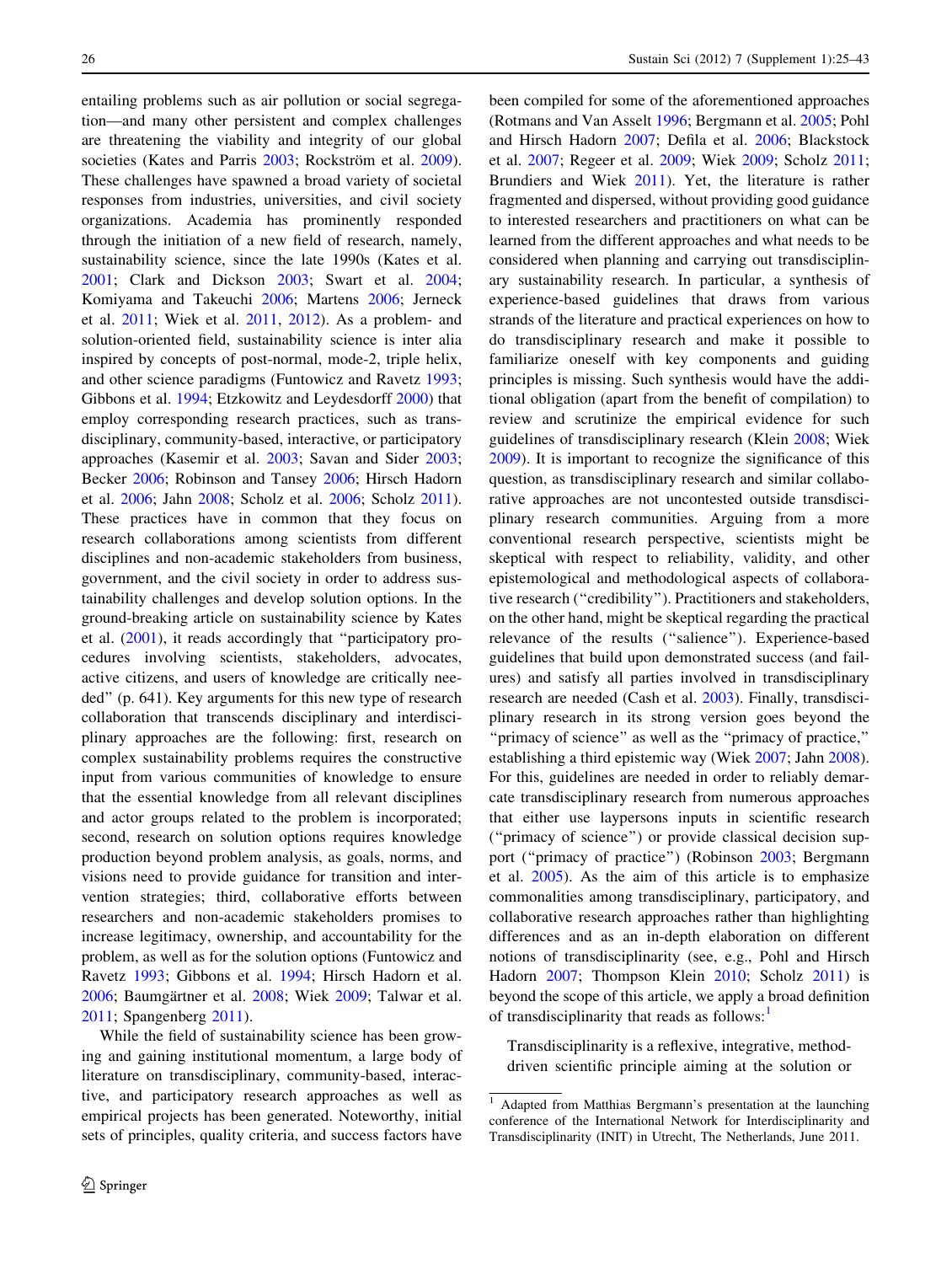transition of societal problems and concurrently of related scientific problems by differentiating and integrating knowledge from various scientific and societal bodies of knowledge.

This definition highlights that transdisciplinary research needs to comply with the following requirements: (a) focusing on societally relevant problems; (b) enabling mutual learning processes among researchers from different disciplines (from within academia and from other research institutions), as well as actors from outside academia; and (c) aiming at creating knowledge that is solution-oriented, socially robust (see, e.g., Gibbons [1999](#page-16-0)), and transferable to both the scientific and societal practice. With regards to the latter, it is important to consider that transdisciplinarity can serve different functions, including capacity building and legitimization (Scholz [2011](#page-17-0)).

The purpose of this article is twofold: first, we provide an initial compilation of design principles for transdisciplinary sustainability research that draws from various strands of literature on collaborative research approaches as well as on practical experience; second, we want to breathe life into these principles through illustrative examples of challenges to comply with them in sustainability science as encountered in transdisciplinary projects in Europe, North America, South America, Africa, and Asia. The latter allows the reader to gain in-depth insights into the actual application of these principles in empirical sustainability research and is also a step toward empirically substantiating the design principles. In order to make the design principles as easily accessible and applicable as possible, we propose and explore them from a practiceoriented or praxeological perspective. This means the design principles are presented as close as possible to the actual research process (Bergmann et al. [2005](#page-16-0); Bergmann and Jahn [2008](#page-16-0); Wiek [2009](#page-18-0)), similar to a recent model of public participation (Krütli et al. [2010b](#page-16-0)) or the design principles for community-based natural resource management (Cox et al. [2010](#page-16-0)). Thus, we start with a conceptual model that structures the transdisciplinary process in three phases (see ''Concept of an ideal–typical transdisciplinary research process''), then link generic design principles to these phases (see '['Design principles for](#page-4-0) [transdisciplinary research in sustainability science](#page-4-0)''), and, finally, explore challenges of complying with the principles in each of the three phases in elaborating on the experiences we gained in various projects in the field of sustainability science (see "Challenges of transdisciplin[ary research in sustainability science](#page-10-0)''). The article concludes with future research needed in order to further enhance the practice of transdisciplinary sustainability research (see "[Concluding remarks](#page-14-0)").

# Concept of an ideal–typical transdisciplinary research process

Key components of an ideal–typical transdisciplinary process are here presented in order to position the derived principles as accurately as possible within the actual research practice. We rely in this article on a slightly adapted version of an ideal–typical conceptual model (Jahn [2008](#page-16-0)), which has many similarities to other model presented in the literature (e.g., Scholz et al. [2006](#page-17-0); Pohl and Hirsch Hadorn [2007;](#page-17-0) Wiek [2009;](#page-18-0) Carew and Wickson  $2010$ ; Krütli et al.  $2010b$ ; Stokols et al.  $2010$ ; Talwar et al. [2011](#page-17-0)). According to this model (Fig. [1\)](#page-3-0), transdisciplinary research in general and in sustainability science in particular is an ''interface practice'': first, it initiates from societally relevant problems that imply and trigger scientific research questions; second, it relies on mutual and joint learning processes between science and society embedded in societal and scientific discourses (Siebenhüner [2004](#page-17-0)). In so doing, transdisciplinary research integrates two pathways to address "real world problems": one pathway is committed to the exploration of new options for solving societal problems (the path of problem solution, the left "arm" in Fig. [1\)](#page-3-0); the other pathway is committed to the development of interdisciplinary approaches, methods, and general insights related to the problem field (the path of scientific innovation, the right "arm" in Fig. [1\)](#page-3-0), which are crucial for the practical path (cf. Bergmann et al. [2010](#page-16-0)).

In the ideal–typical conceptual model presented in Fig. [1](#page-3-0), a transdisciplinary research process is conceptualized as a sequence of three phases, including: collaboratively framing the problem and building a collaborative research team (Phase A); co-producing solution-oriented and transferable knowledge through collaborative research (Phase B); and (re-)integrating and applying the produced knowledge in both scientific and societal practice (Phase C). Thereby, a main purpose of Phase A is to integrate ''the pathway of problem solution'' and the ''pathway of scientific innovation'' to allow for collaborative research in Phase B (''integrative research pathway''), resulting in transferable knowledge that can be (re-)integrated into the societal and scientific practice in Phase C. Though the model might indicate a rather linear process, individual phases and the overall sequence often have to be performed in an iterative or recursive cycle, also highlighting the need for reflectivity in transdisciplinarity (see, e.g., Spangenberg [2011](#page-17-0)). In this article, we slightly adapt the original model by: (a) changing the terminology to match the international discourse in sustainability science and related fields and (b) underlining the need for a deliberate design of the collaboration between actors from academia or other research institutions and actors from practice.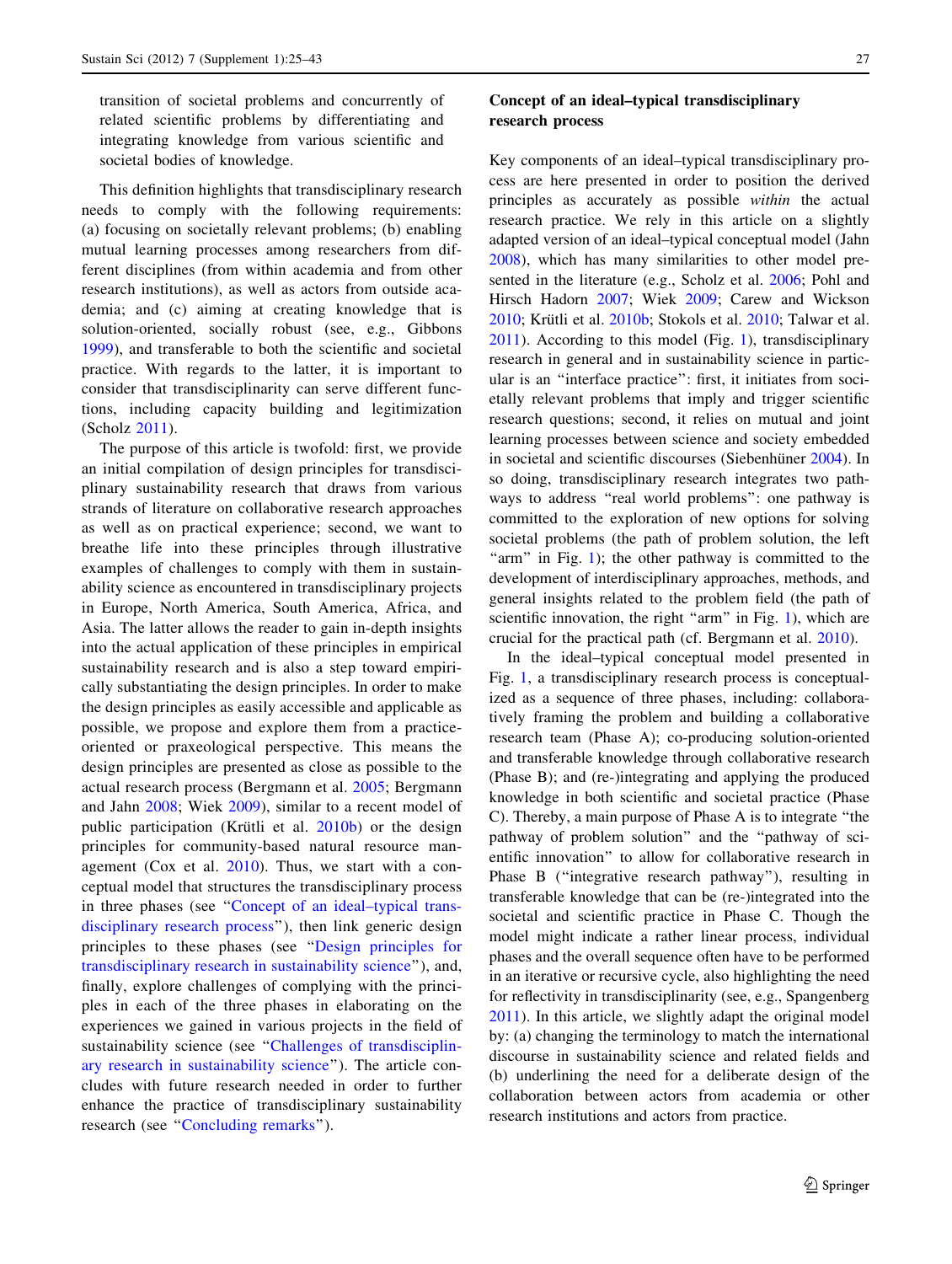<span id="page-3-0"></span>Fig. 1 Conceptual model of an ideal–typical transdisciplinary research process (adapted from: Bergmann et al. [2005](#page-16-0); Jahn [2008;](#page-16-0) Keil [2009;](#page-16-0) Bunders et al. [2010;](#page-16-0) there are several models which outline transdisciplinary research process in a similar way: e.g., Scholz et al. [2006;](#page-17-0) Pohl and Hirsch Hadorn [2007](#page-17-0); Wiek [2009](#page-18-0); Carew and Wickson 2010: Krütli et al. [2010b;](#page-16-0) Stokols et al. [2010](#page-17-0); Talwar et al. [2011\)](#page-17-0)



Phase A: Collaborative problem framing and building a collaborative research team

This phase orients, frames, and enables the core research process. It consists of several activities: identification and description of the real-world problem; setting of an agreedupon research object, including the joint formulation of research objectives and specific research- as well as societally-relevant questions; the design of a conceptual and methodological framework for knowledge integration; and the building of a collaborative research team. Essential in this phase is that the real-world problem is translated into a boundary object (see, e.g., Clark et al. [2011\)](#page-16-0) that is both researchable and allows for the re-integration of the insights into societal implementation as well as the scientific body of knowledge.

Phase B: Co-creation of solution-oriented and transferable knowledge through collaborative research

This phase is the actual *doing* of the research. In this phase, a set of integrative (scientific) methods is adopted, further developed, and applied to facilitate the differentiation and integration of the different bodies of knowledge coming together in the process. Concomitantly, a collaborative research design allows for goal-oriented collaboration among different disciplines, as well as between researchers and actors from outside academia, in a functional and dynamic way. For each step of the research process, it needs to be defined who contributes what, supported by which means and to what end (Krütli et al.  $2010a$ , [b](#page-16-0)). Thereby, it is important to consider different levels of stakeholder involvement in the research process (Wiek [2007](#page-18-0); Stauffacher et al. [2008](#page-17-0); see the (red) zigzag line in the center of Fig. 1).

Phase C: (Re-)integrating and applying the co-created knowledge

This phase is the process of using, applying, and implementing the research results. As different perspectives, world views, values, and types of knowledge are integrated over the course of the entire transdisciplinary research process, this phase is not a classical form of knowledge transfer from science to practice (van Kerkhoff and Lebel [2006](#page-17-0); Talwar et al. [2011\)](#page-17-0). It is, instead, a (re-)integration of the results into: (a) the societal practice (e.g., implementation of the evidence-based strategies and action programs generated during the research) and (b) the scientific practice (e.g., comparison, generalization, and incorporation of results into the scientific body of literature). Apart from the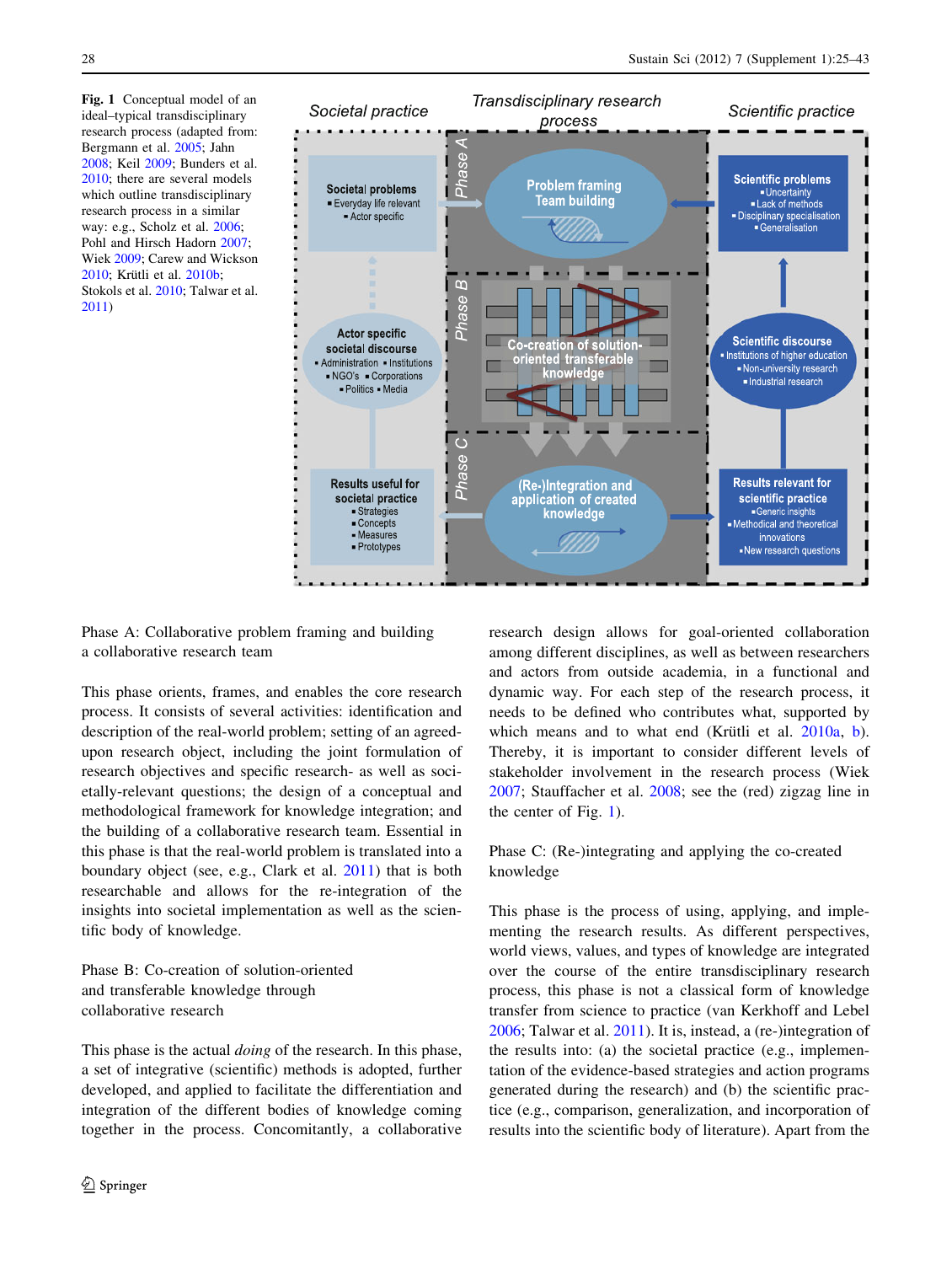<span id="page-4-0"></span>tangible products (e.g., strategies), the transdisciplinary process, if designed accordingly, might also lead to less tangible but equally important outcomes, such as enhanced decision-making capacity of the practice actors involved (Wiek et al. [2006](#page-18-0); Walter et al. [2007\)](#page-17-0). Likewise, a transdisciplinary project can trigger an intense learning process. It can empower and motivate stakeholders to contribute more actively to the implementation or related decision processes. Especially in the field of sustainability science, the centralized steering idea has to be questioned and, in many cases, be replaced by the metaphor of an ongoing learning process (see, e.g., Laws et al. [2004](#page-17-0)).

# Design principles for transdisciplinary research in sustainability science

In the following, we synthesize insights from different strands of the literature as well as from experiences in transdisciplinary projects over the past 10 years into a comprehensive and practice-oriented set of design principles for transdisciplinary sustainability research (e.g., Sie-benhüner [2004;](#page-17-0) Bergmann et al. [2005;](#page-16-0) Blackstock et al. [2007;](#page-16-0) Pohl and Hirsch Hadorn [2007;](#page-17-0) Regeer et al. [2009](#page-17-0); Wiek [2009](#page-18-0); Bergmann et al. [2010](#page-16-0); Brundiers and Wiek [2011;](#page-16-0) Scholz [2011](#page-17-0)). We, thereby, also draw from various articles focusing on particular quality criteria of transdisciplinary (sustainability) research, such as the mitigation of conflicts and negotiation (van den Hove [2006](#page-17-0)) or balancing control and accountability (Talwar et al. [2011\)](#page-17-0). We are fully aware that our synthesis does not always do full justice to the specific underlying theoretical assumptions, fields of application, and other features of the respective contribution from which we are drawing insights. However, we follow this pathway with the intention to bridge different communities of collaborative research in order to further develop the field and make these principles accessible to as many interested researchers and practitioners as possible.

The set of design principles is structured into the three phases of a transdisciplinary research process introduced in the previous section (Table [1](#page-5-0)). We have formulated those principles close to the actual research practice and as tasks that can be assigned to specific actors (researchers, stakeholder, facilitators, etc.) along the three phases of the research process. There is no fixed rule on who should take the lead with regards to which task; yet, it is important to assign responsibilities right from the beginning of the project (see the principles of team building and assignment of appropriate roles). To make the design principles as well as the phases more tangible, a transdisciplinary "model project" is presented along the principles in Table [2](#page-6-0).

Phase A: Design principles for collaborative problem framing and building a collaborative research team

- Build a collaborative research team. Identify scientists from relevant disciplines/scientific fields and ''realworld actors'' who have experience, expertise, or any other relevant ''stake'' in the problem constellation preidentified for the research project (Pohl and Hirsch Hadorn [2007](#page-17-0)). Apply transparent criteria and justifications for who should and who should not be included in the research project and why. Often, this is a recursive process when expanding the team with additional experts or real-world actors representing specific interests, expertise, or experiences after the initial problem description. Facilitate explicit team-building processes (Selecting team members and building a collaborative team are two different steps in the overall process.). Furthermore, it is crucial to establish an organizational structure in which responsibilities, competencies, and decision rules are clearly defined. In many cases, a good strategy is to establish balanced structures between researchers and practice actors on all organizational levels including a joint leadership (see, e.g., Scholz et al. [2006\)](#page-17-0). Make sure to contract in advance professional facilitators who can support the team at critical stages of the research process. A key aspect of building a collaborative team is to develop a ''common language'' among all team members. This is a joint effort that builds capacity and prevents misunderstandings and roadblocks for collaboration at later stages of the research process. This effort cuts across the subsequent activities (problem definition, etc.) and continues into Phase B. Key components in this respect are, first, to commonly define those terms that play a central role in the problem field and/or are used differently in collaborating disciplines and, second, to build a joint understanding of key concepts relevant in the research process (Stokols et al. [2010](#page-17-0)).
- Create joint understanding and definition of the sustainability problem to be addressed. Define the sustainability problem as a societally relevant problem that implies and triggers scientific research questions. Justify that this is, in fact, a sustainability problem and not just any kind of complex problem (Siebenhnüner [2004;](#page-17-0) Wiek et al. [2012\)](#page-18-0). Make sure all team members (scientists and practitioners) are involved in the problem definition. Facilitate the process in a way that integrates and balances ''contradicting normative scientific and political claims of importance and relevance'' (Bergmann and Jahn [2008](#page-16-0), p. 92). This sub-principle ensures that any subsequent research task departs from this common reference point and, thus, contributes to the overarching project goal.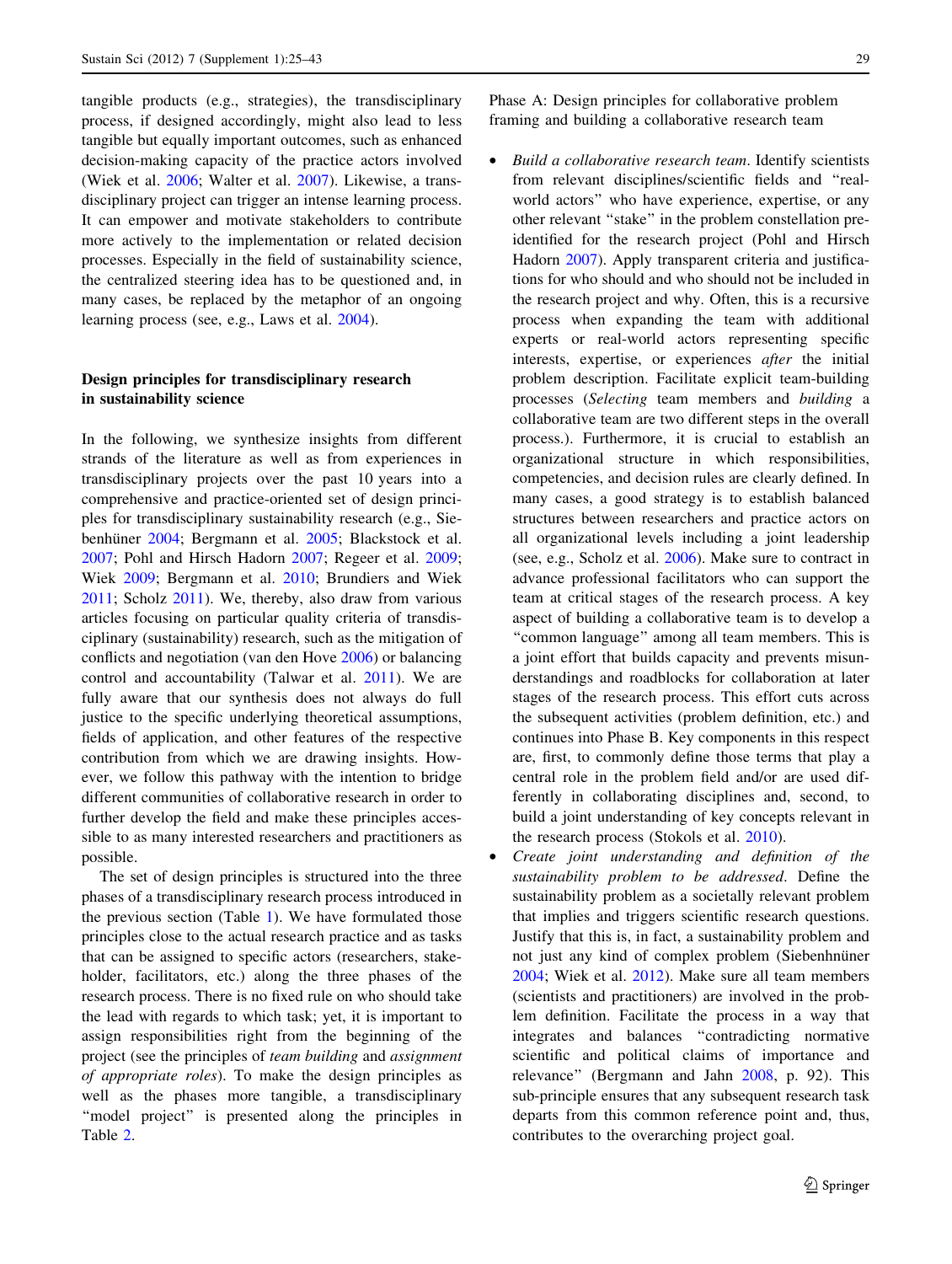<span id="page-5-0"></span>

|  |  |  | Table 1 Design principles for transdisciplinary research in sustainability science and related guiding questions |  |
|--|--|--|------------------------------------------------------------------------------------------------------------------|--|
|--|--|--|------------------------------------------------------------------------------------------------------------------|--|

| Design principle                                                                                                                            | Guiding question                                                                                                                                                                                                                                                                                                                             |
|---------------------------------------------------------------------------------------------------------------------------------------------|----------------------------------------------------------------------------------------------------------------------------------------------------------------------------------------------------------------------------------------------------------------------------------------------------------------------------------------------|
| Phase A                                                                                                                                     |                                                                                                                                                                                                                                                                                                                                              |
| Build a collaborative research team                                                                                                         | Does (did/will) the project team include all relevant expertise, experience,<br>and other relevant "stakes" needed to tackle the sustainability problem<br>in a way that provides solution options and contributes to the related scientific<br>body of knowledge?                                                                           |
| Create joint understanding and definition of the sustainability<br>problem to be addressed                                                  | Does the project team reach a common understanding of the sustainability<br>problem to be addressed and does the team accept a joint definition of the<br>problem?                                                                                                                                                                           |
| Collaboratively define the boundary/research object,<br>research objectives as well as specific research questions,<br>and success criteria | Is a common research object or guiding question, with subsequent specified<br>research object and questions, formulated, and does the partners agree on<br>common success criteria?                                                                                                                                                          |
| Design a methodological framework for collaborative<br>knowledge production and integration                                                 | Does the project team agree upon a jointly developed methodological<br>framework that defines how the research target will be pursued in Phase B<br>and what transdisciplinary settings will be employed? Does the framework<br>adequately account for both the collaboration among the scientific fields and<br>with the practice partners? |
| Phase B                                                                                                                                     |                                                                                                                                                                                                                                                                                                                                              |
| Assign and support appropriate roles for practitioners and<br>researchers                                                                   | Are the tasks and roles of the actors from science and practice involved<br>in the research process clearly defined?                                                                                                                                                                                                                         |
| Apply and adjust integrative research methods and<br>transdisciplinary settings for knowledge generation and<br>integration                 | Does the research team employ or develop methods suitable to generate<br>solution options for the problem addressed? Does the team employ or<br>develop suitable settings for inter- and transdisciplinary cooperation and                                                                                                                   |
| Phase C                                                                                                                                     |                                                                                                                                                                                                                                                                                                                                              |
| Realize two-dimensional integration                                                                                                         | Are the project results implemented to resolve or mitigate the problem<br>addressed? Are the results integrated into the existing scientific body<br>of knowledge for transfer and scaling-up efforts?                                                                                                                                       |
| Generate targeted products for both parties                                                                                                 | Does the research team provide practice partners and scientists with products,<br>publications, services, etc. in an appropriate form and language?                                                                                                                                                                                          |
| Evaluate scientific and societal impact                                                                                                     | Are the goals being achieved? What additional (unanticipated) positive<br>effects are being accomplished?                                                                                                                                                                                                                                    |
| General Design Principles (cutting across the three phases)                                                                                 |                                                                                                                                                                                                                                                                                                                                              |
| Facilitate continuous formative evaluation                                                                                                  | Is a formative evaluation being conducted involving relevant experts related to<br>the topical field and transdisciplinary research (throughout the project)?                                                                                                                                                                                |
| Mitigate conflict constellations                                                                                                            | Does the researchers/practitioners prepare for/anticipate conflict at the outset,<br>and are procedures/processes being adopted for managing conflict as and<br>when it arises?                                                                                                                                                              |
| Enhance capabilities for and interest in participation                                                                                      | Is adequate attention being paid to the (material and intellectual) capabilities<br>that are required for effective and sustained participation<br>in the project over time?                                                                                                                                                                 |
|                                                                                                                                             | knowledge integration?                                                                                                                                                                                                                                                                                                                       |

The precise formulation of the design/evaluative guiding questions depends on the specific type of evaluation, e.g., ex-ante assessment, formative evaluation during the research process, or ex-post evaluation (internal or external)

• Collaboratively define the boundary/research object, research objectives as well as specific research questions and success criteria. Collaboratively formulate the overall object and objective(s) of the research process in order to be able to track progress and realign research activities during the research process (Defila et al. [2006;](#page-16-0) Blackstock et al. [2007](#page-16-0)). The boundary/ research object can be formulated in a guiding question (Scholz et al. [2006\)](#page-17-0) and often needs to be further specified in a set of sub-questions. The definition of the research objective(s) requires explicitly accounting for the different interests of scientists and practitioners collaborating in the project (Wiek [2007](#page-18-0)). While synergistic, both parties pursue ultimately different objectives (extending the body of scientific knowledge vs. solving/transforming the real-world problem), and it is advantageous for the process to make these differences transparent. Still, especially the roles of scientists will become multiplied and potential role conflicts need to be reflected upon. Subsequently, the boundary/research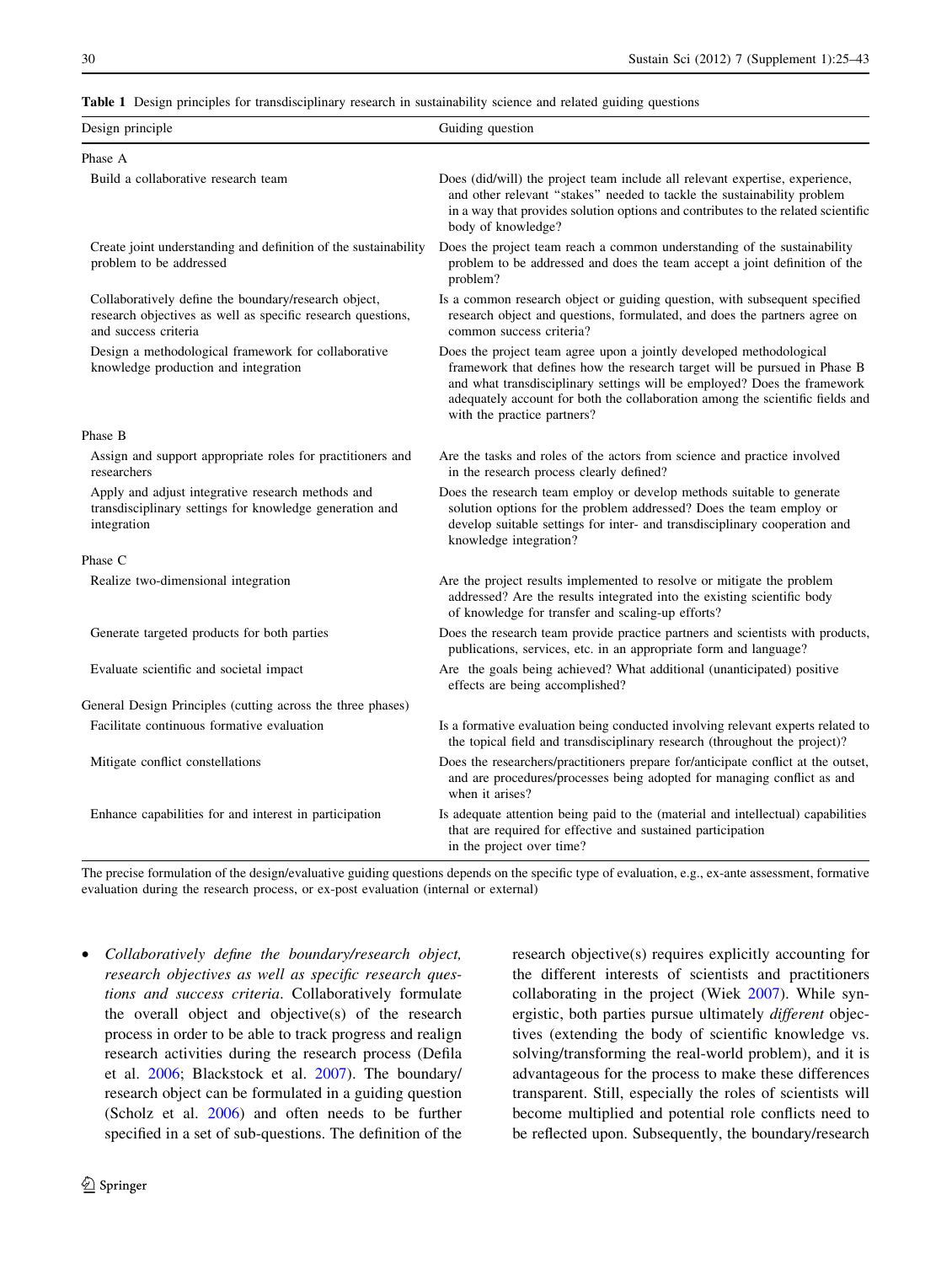<span id="page-6-0"></span>Table 2 Compliance with design principles in the project: ''Sustainable Urban Mobility—Strategies for an Environmentally and Socially Sound, and Economically Efficient Development of Transportation in Urban Regions'' funded by the German Federal Ministry of Education and Research, 1994 to 1998 (Bergmann and Jahn [2008](#page-16-0))

| Principle                                                                                                                                   | Realization                                                                                                                                                                                                                                                                                                                                                                                                                                                                                                              |
|---------------------------------------------------------------------------------------------------------------------------------------------|--------------------------------------------------------------------------------------------------------------------------------------------------------------------------------------------------------------------------------------------------------------------------------------------------------------------------------------------------------------------------------------------------------------------------------------------------------------------------------------------------------------------------|
| Phase A                                                                                                                                     |                                                                                                                                                                                                                                                                                                                                                                                                                                                                                                                          |
| Build a collaborative research team                                                                                                         | Team built from an environmental research network of independent research<br>institutes and complemented by additional partners; therefore, most team<br>members were used to collaborate in cross-disciplinary, problem-oriented<br>integrative research projects. City departments (transportation and urban<br>planning, finance) of Freiburg and Schwerin, both in Germany, which<br>served as model cities                                                                                                          |
| Create joint understanding and definition of the sustainability<br>problem to be addressed                                                  | Clear distinction between the societal, real-life problem and the research<br>object. Description of the societal problem: "The dramatic increase in<br>motorized transportation services has led to a number of environmental<br>problems, impaired the quality of life in urban areas and constrained<br>opportunities for urban development. Exclusively technical solutions<br>directed at vehicles or infrastructure do not result in the envisioned<br>improvements" (English translation of Bergmann et al. 2010) |
| Collaboratively define the boundary/research object,<br>research objectives as well as specific research questions,<br>and success criteria | Main research object (guiding question): "How can mobility be decoupled<br>from its prevailing form of realization, namely, auto-mobility?" To<br>facilitate the access for different disciplines, mobility was deconstructed<br>into the three dimensions physical, social-spatial, and social-symbolic<br>mobility                                                                                                                                                                                                     |
|                                                                                                                                             | Research questions were not formulated along the participating disciplines<br>but, along aspects of the societal problems, acknowledging the necessity<br>of developing cross-disciplinary methods:                                                                                                                                                                                                                                                                                                                      |
|                                                                                                                                             | • How to combine data on mobility behavior, the symbolic dimension<br>of transportation behavior, means of transportation, and the citizens'<br>lifestyles? $\Rightarrow$ New method developed: mobility style analysis                                                                                                                                                                                                                                                                                                  |
|                                                                                                                                             | • What are the interdependencies between planning and transportation,<br>including the spatial allocation of housing, workplaces, transportation<br>routes, and transportation demand? $\Rightarrow$ Development of a computer-aided<br>learning model for city/transportation planners                                                                                                                                                                                                                                  |
|                                                                                                                                             | • How to realize a sustainable urban transportation system that is<br>economically sound in times of low budgets in communities? $\Rightarrow$<br>Development of an accounting system "Least Cost Transportation<br>Planning" integrating all (internal and external) investment and subsequent<br>costs                                                                                                                                                                                                                 |
| Design a methodological framework for collaborative<br>knowledge production and integration                                                 | Strong coupling between the research questions and the method development<br>$\Rightarrow$ Collaboration and integration during the entire research process                                                                                                                                                                                                                                                                                                                                                              |
| Phase B<br>Appropriate roles for practitioners and researchers                                                                              | Citizens surveyed and engaged in writing mobility diaries were involved as<br>everyday experts; team members from the city departments served as<br>planning experts (part of the research team)                                                                                                                                                                                                                                                                                                                         |
| Apply and adjust integrative research methods and<br>transdisciplinary settings for knowledge generation and<br>integration                 | See methodological framework and the integrative research questions above.<br>Mentors principle was developed (Mentorship pairs are formed of two team<br>members from different disciplines. They mutually review and comment on<br>each others' products to enhance their comprehensibility for extra-<br>disciplinary participants and the connectivity between all products)                                                                                                                                         |
| Phase C                                                                                                                                     |                                                                                                                                                                                                                                                                                                                                                                                                                                                                                                                          |
| Realize two-dimensional integration                                                                                                         | Two-dimensional (re-)integration through key questions. Answers refer to<br>the respective research results and provide: (a) integration of concepts and<br>methods into the body of scientific knowledge; (b) integration of local<br>implementation strategies (planning guide for local community actors)                                                                                                                                                                                                             |
| Generate targeted "products" for both parties                                                                                               | Planning guide for communities containing a 'Sustainable mobility<br>management scheme' was published. Book on "Sustainable urban<br>mobility" was written for sciences and reported on the newly developed<br>methods                                                                                                                                                                                                                                                                                                   |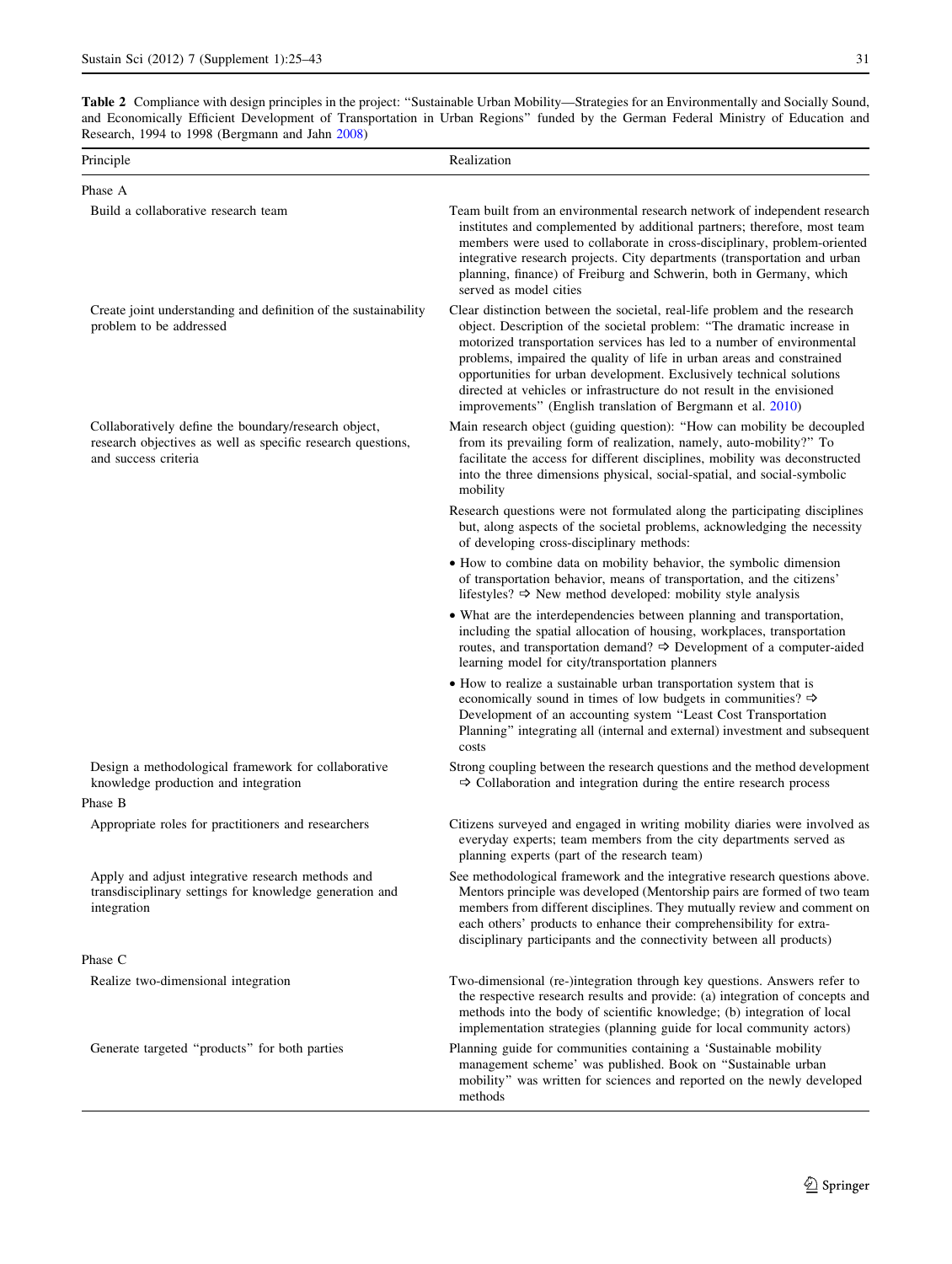Table 2 continued

| <b>LADIC</b> $\angle$ Continued                             |                                                                                                                                                                                                                                                                                                                                                                                                                                                                                                                |
|-------------------------------------------------------------|----------------------------------------------------------------------------------------------------------------------------------------------------------------------------------------------------------------------------------------------------------------------------------------------------------------------------------------------------------------------------------------------------------------------------------------------------------------------------------------------------------------|
| Principle                                                   | Realization                                                                                                                                                                                                                                                                                                                                                                                                                                                                                                    |
| Evaluate scientific and societal impact                     | The mobility-style analysis, the LCTP procedure, and the computer learning<br>model became regular research tools in the official transportation and city<br>planning procedures. A formal ex-post evaluation on specific scientific and<br>social impacts was not conducted                                                                                                                                                                                                                                   |
| Facilitate continuous formative evaluation                  | Workshops with and without external reviewers were conducted as<br>evaluative, reflexive milestones (formative evaluation) throughout the<br>project                                                                                                                                                                                                                                                                                                                                                           |
| General Design Principles (cutting across the three phases) |                                                                                                                                                                                                                                                                                                                                                                                                                                                                                                                |
| Mitigate conflict constellations                            | No conflicts occurred within the core team due to the fact that team members<br>were used to collaborating in transdisciplinary projects and that most<br>stakeholders agreed on the relevance of the topic. The conflict between the<br>research team and external researchers responsible for collecting<br>quantitative national transportation data, who were hesitant to adopt the<br>new policy-oriented method, had to be moderated by officials from the<br>Federal Ministry of Education and Research |
| Enhance capabilities for and interest in participation      | Consultant provided professional facilitation within the research network and<br>between scientists and actors from practice                                                                                                                                                                                                                                                                                                                                                                                   |

object and the objectives needs to be further specified into operationalized research questions, which is a crucial step for developing an integration model, and facilitates designing the methodological framework. Outline the success criteria, which will be used to evaluate whether the objective(s) was/were met or not.

• Design a methodological framework for collaborative knowledge production and integration. Agree on the set of methods and transdisciplinary settings to be applied in Phase B and develop a concept for integrating the research results throughout the project (see, e.g., Scholz et al. [2006;](#page-17-0) Wiek and Walter [2009;](#page-18-0) Talwar et al. [2011](#page-17-0)). Existing methodological compilations for transdisciplinary research should be consulted (see, e.g., Scholz and Tietje [2002](#page-17-0); Weaver and Rotmans [2006](#page-17-0); Bergmann et al. [2010\)](#page-16-0). The latter concept should also employ evidence-based templates for collaboration, such as the functional–dynamic model of participation proposed by Stauffacher et al. [\(2008](#page-17-0)). Such a framework allows a structured collaboration and synthesis across all team members and project phases. The framework might have to be adjusted during the project, but it provides a common orientation for all team members from the beginning (Defila et al. [2006;](#page-16-0) Scholz et al. [2006](#page-17-0)).

Phase B: Design principles for co-creation of solution-oriented and transferable knowledge through collaborative research

• Assign and support appropriate roles for practitioners and researchers. Assign in each research effort appropriate roles and responsibilities for scientists and practitioners in a transparent process, accounting for inertia, reluctance, and structural obstacles (Maasen and Lieven [2006](#page-17-0); Wiek [2007\)](#page-18-0). Base the assignments on the overall framework outlined in Phase A and make sure that they comply with the predefined organizational structure of the project. For scientists, balancing societal relevance with scientific rigor becomes a key challenge and asks for particular attention. Ensure facilitation that allows compliance with the assigned roles and responsibilities as well as attaining to the aspired levels of participation (van Kerkhoff and Lebel [2006;](#page-17-0) Wiek [2007](#page-18-0)). Furthermore, leadership related to cognitive (providing a means to integrate the different epistemics of the actors involved), structural (addressing the needs for coordination and information exchange), and procedural (resolving conflicts during the process) tasks facilitates successful transdisciplinary processes (Gray [2008\)](#page-16-0).

• Apply and adjust integrative research methods and transdisciplinary settings for knowledge generation and integration. According to the methodological framework developed in Phase A, make use of and further develop appropriate methods for transdisciplinary sustainability research. Use tools to support teamwork and collaboration such as the *advocate principle*, the tandem principle 2, or the mentors' principle (see Table [2\)](#page-6-0) (Bergmann et al. [2010](#page-16-0)). Such instruments provide the research team with valuable support for inter- and transdisciplinary quality control and help to make research results better accessible for practice partners. The team might also utilize their collaborative potential and further develop existing or develop novel methods for transdisciplinary knowledge production and integration.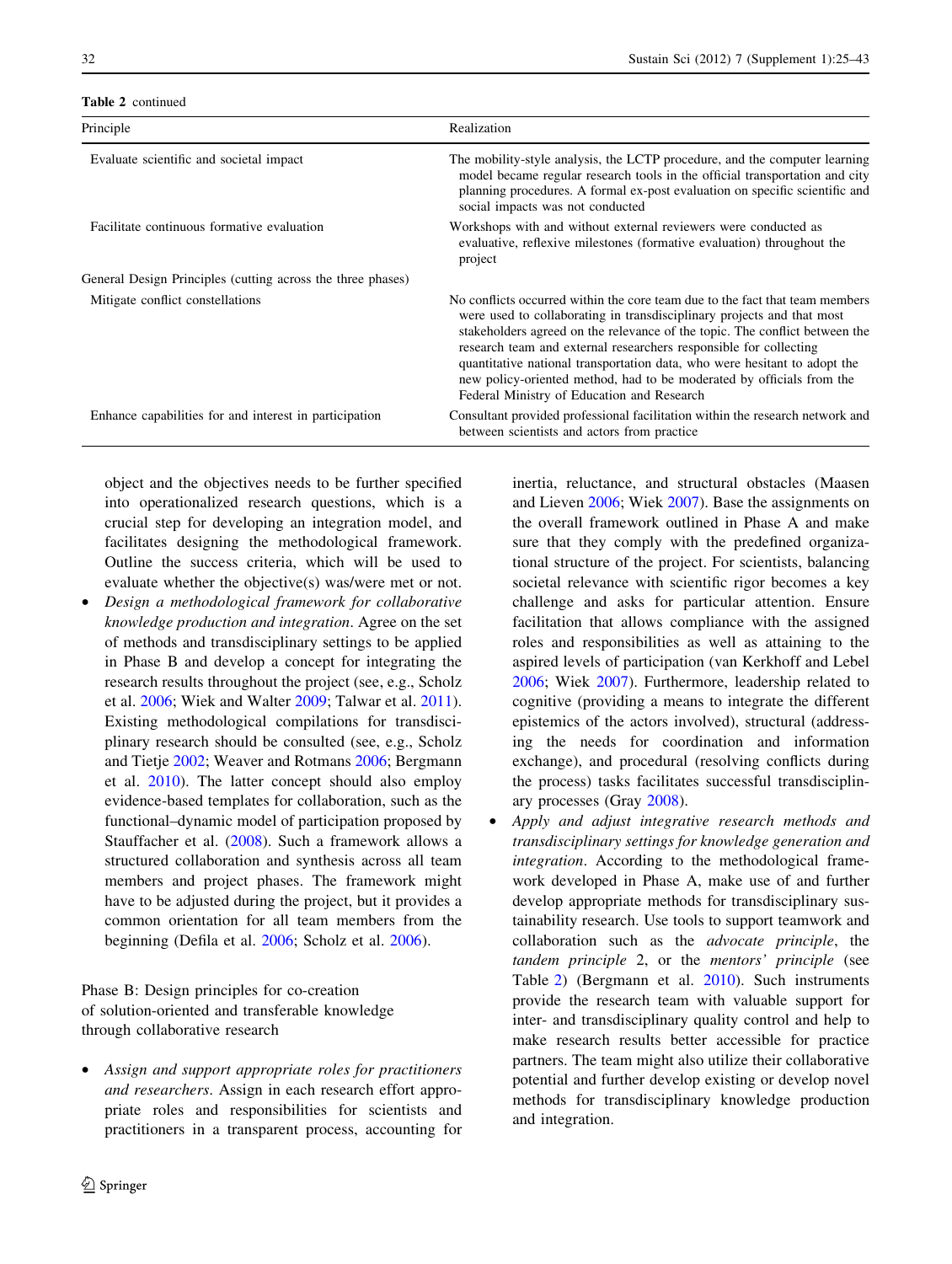<span id="page-8-0"></span>

| Table 3 Empirically derived challenges of transdisciplinary                                                                      |                                                                 | research in sustainability science and outline of some exemplary coping strategies                                                  |                                                                            |                                                                                                      |
|----------------------------------------------------------------------------------------------------------------------------------|-----------------------------------------------------------------|-------------------------------------------------------------------------------------------------------------------------------------|----------------------------------------------------------------------------|------------------------------------------------------------------------------------------------------|
| Design principles                                                                                                                | Challenges                                                      |                                                                                                                                     |                                                                            | Exemplary strategies                                                                                 |
|                                                                                                                                  | Title                                                           | Description                                                                                                                         | Sources                                                                    |                                                                                                      |
| Phase A                                                                                                                          |                                                                 |                                                                                                                                     |                                                                            |                                                                                                      |
| Joint problem framing                                                                                                            | Lack of problem awareness<br>or insufficient problem<br>framing | Issues are not perceived as<br>being problematic                                                                                    | Trutnevyte et al. (2011),<br>Ng'ang'a et al. (2009)<br>Dunn et al. (2011), | Conduct primarily study to<br>build problem awareness                                                |
| the boundary/research object<br>Collaboratively defining                                                                         | Unbalanced problem<br>ownership                                 | research object and research<br>defining the joint boundary/<br>Dominance of scientists or<br>actors from practice in<br>objectives | Krütli et al. (2010b),<br>Gatzweiler (2005)                                | Joint leadership                                                                                     |
| Team building                                                                                                                    | Insufficient legitimacy of<br>the team or actors<br>involved    | relevant actor groups in the<br>Underrepresentation of<br>research process                                                          | Scholz et al. (2009), Keller<br>(2011), Tavener-Smith<br>(2012)            | (expertise and interest);<br>creating structures that<br>enable participation<br>Stakeholder mapping |
| Phase B                                                                                                                          |                                                                 |                                                                                                                                     |                                                                            |                                                                                                      |
| and settings for integration<br>Application of methods                                                                           | Conflicting methodological<br>standards                         | researchers regarding suitable<br>Conflict between scientists and<br>methods                                                        | Talwar et al. (2011)<br>Wiek et al. (2010),                                | demonstration projects<br>Systematic comparison<br>of methods; use                                   |
| and settings for integration<br>Application of methods                                                                           | Lack of integration                                             | organizational structures,<br>Lack of integration across<br>communicative styles,<br>or technical aspects<br>knowledge types,       | Jahn (2008), Bergmann et al.<br>(2010), Walz et al. (2012)                 | and formative knowledge<br>Application of structured<br>integration methods                          |
| Capabilities for participation<br>(cross-cutting principle)<br>Appropriate roles                                                 | Discontinuous participation                                     | transdisciplinary processes<br>Barriers for researchers and<br>partners from practice to<br>participate in                          | Zajíkovà and Martens (2007),<br>Wiek et al. (2012)                         | Design project with low<br>appropriate levels of<br>thresholds for and<br>participation              |
| Application of methods and<br>settings for integration                                                                           | Vagueness and ambiguity<br>of results                           | Different interpretations of<br>results conceal potential<br>conflicts                                                              | Trutnevyte et al. (2011)                                                   | Specification and explicit<br>conflict reconciliation                                                |
| Capabilities for participation<br>Application of methods and<br>(cross-cutting principle)<br>settings for integration<br>Phase C | Fear to fail                                                    | Knowledge-first trap blocks<br>solution-oriented progress<br>Pressure leads to retreat to<br>pre-packaged solutions                 | http://www.sdinet.org/<br>country/malawi/                                  | stimulate researching-/<br>Initialize actions first to<br>learning-by-doing                          |
| Two-dimensional integration                                                                                                      | Limited, case-specific<br>solution options                      | (insufficient reintegration)<br>Lack of transferability and<br>scaling-up of results                                                | Parodi et al. (1998),<br>Wiek et al. (2012)                                | Comparative studies to<br>derive generalizable<br>results                                            |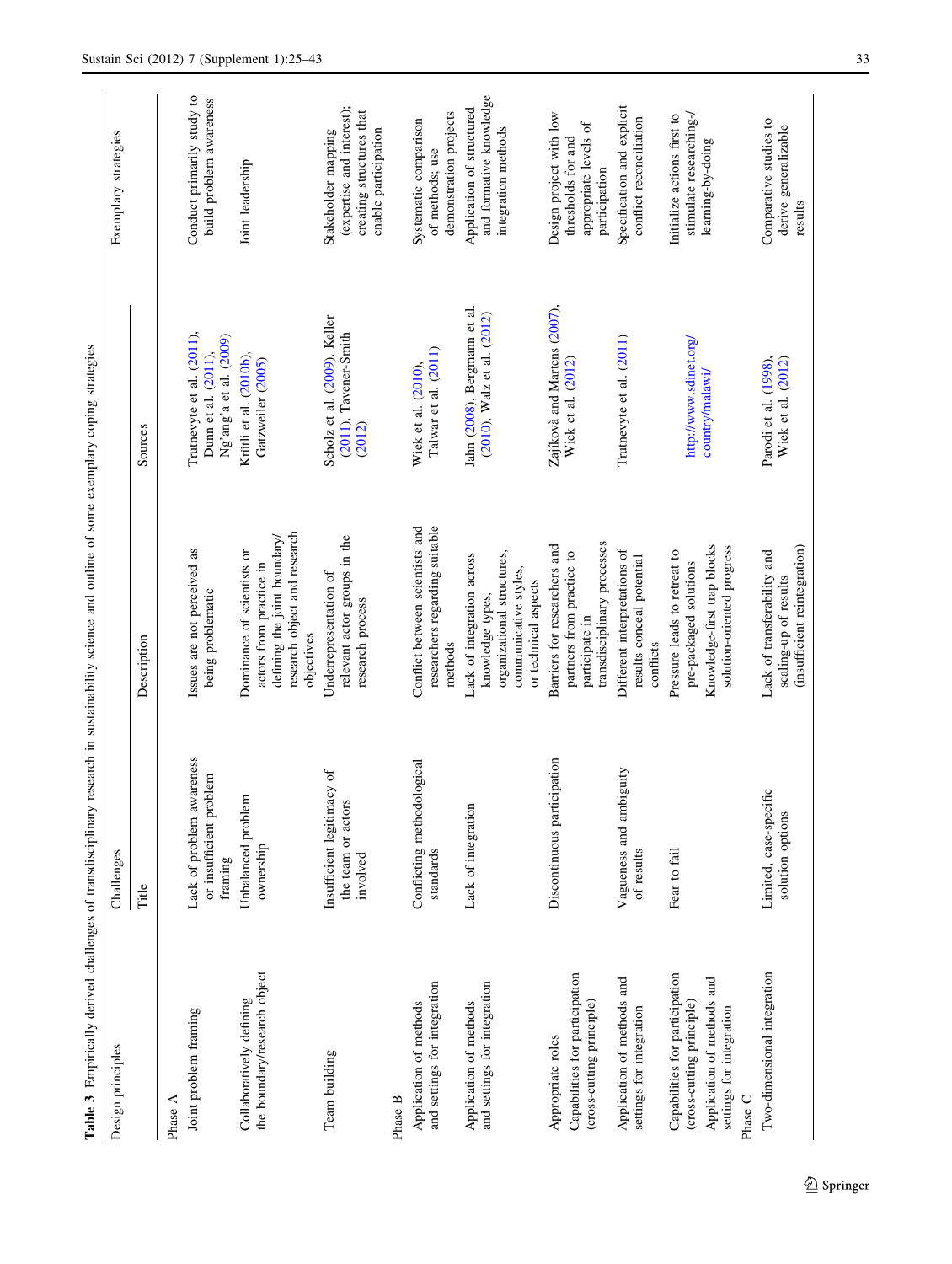| Table 3 continued                                             |                                                        |                                                                                                                      |                                                                                  |                                                                        |
|---------------------------------------------------------------|--------------------------------------------------------|----------------------------------------------------------------------------------------------------------------------|----------------------------------------------------------------------------------|------------------------------------------------------------------------|
| <b>Design principles</b>                                      | Challenges                                             |                                                                                                                      |                                                                                  | Exemplary strategies                                                   |
|                                                               | Title                                                  | Description                                                                                                          | Sources                                                                          |                                                                        |
| Two-dimensional integration<br>Scientific and societal impact | Lack of legitimacy of<br>transdisciplinary<br>outcomes | transdisciplinary projects and<br>political processes<br>Friction between                                            | (2011), van Zeijl-Rozema<br>Stauffacher (2010), Scholz<br>and Martens (2011)     | Take into account existing<br>socio-political context in<br>the design |
| Scientific and societal impact<br>Targeted "products"         | Capitalization on distorted<br>research results        | legitimate actions that were<br>Results are misused to<br>not intended                                               | Hyman (2011), Cape Higher<br><b>Education Consortium</b><br>(CHEC) et al. (2011) | reflexive discourse<br>collaborative and<br>Establish ongoing          |
| Scientific and societal impact<br>Targeted "products"         | Tracking scientific and<br>societal impacts            | Difficulties to assess scientific<br>and societal impacts due to<br>transdisciplinary research<br>characteristics of | Walter et al. (2007)                                                             | evaluation methodologies<br>Employ advanced                            |

Phase C: Design principles for (re-)integrating and applying the created knowledge

- Realize two-dimensional (re-)integration. Review and revise the outcomes generated in Phase B from both perspectives separately, i.e., the societal and the scientific practice. Likewise, the mutuality of the learning process becomes visible. It is important to employ different criteria for revision and rendering, as both perspectives adhere to quality criteria such as scientific credibility or practical applicability (saliency) differently (Wiek [2007](#page-18-0); Jahn [2008](#page-16-0)).
- Generate targeted ''products'' for both parties. Provide the scientific actors and the practice partners with appropriate products (cf. Defila et al. [2006\)](#page-16-0) that present and ''translate'' the results of the project in a way that the actors can make use of—as a contribution to realworld problem-solving/transformation or to scientific progress/innovation (Pohl and Hirsch Hadorn [2007](#page-17-0)).
- Evaluate societal and scientific impact. Evaluate the project at different stages after completion of the project to demonstrate impact and generate lessons learned for future project design (Walter et al. [2007](#page-17-0)). For both scientific as well as societal impacts, an important reference point is the success factors defined in Phase A, which might have been adapted in the course of the project.

General design principles cutting across the three phases

- Facilitate continuous formative evaluation. Formative evaluation throughout the transdisciplinary sustainability research project by an extended peer group (comprising experts from science and practice) allows reviewing progress and reshaping the subsequent project steps and phases if necessary (Bergmann et al. [2005;](#page-16-0) Walter et al. [2007](#page-17-0); Regeer et al. [2009\)](#page-17-0).
- Mitigate conflict constellations. Transdisciplinary research is characterized by continuous interaction between scientists from different disciplines and different practice actors. The context that existed at the outset of the process can rapidly shift as new actors become involved, actors change roles or attitudes, new insights are being revealed, and so forth. In order to prevent conflicts, reflexive meetings, open discussion forums, explicit and mediated negotiations as well as adapted agreements should accompany the transdisciplinary research process over the entire course of the project (van den Hove [2006](#page-17-0); Wiek [2007\)](#page-18-0). This means that the learning process inherent in a transdisciplinary project needs to be carefully designed and followed.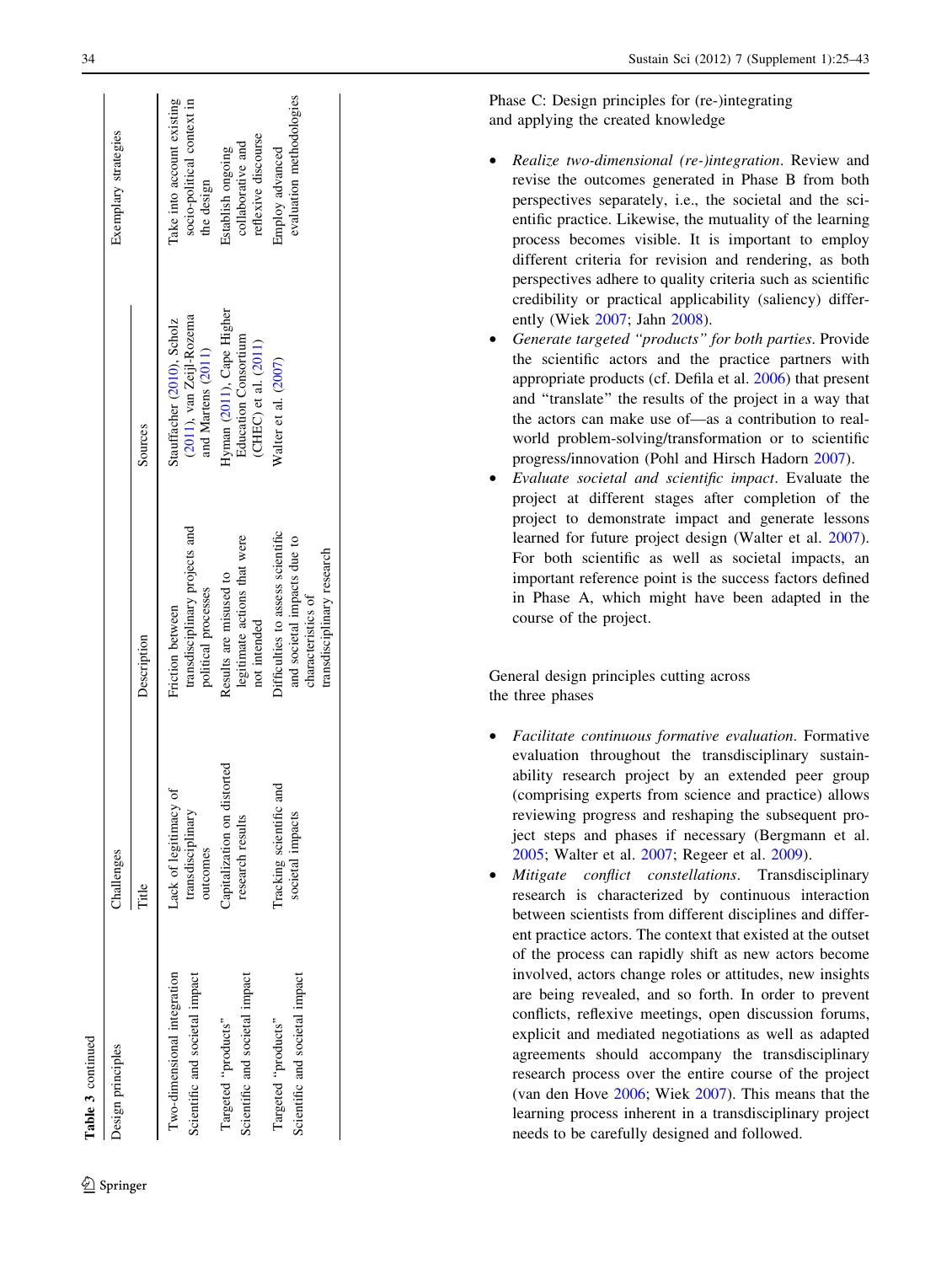<span id="page-10-0"></span>• Enhance capabilities for and interest in participation. It cannot be assumed that all actors have the capacity or continuous interest to participate in a given transdisciplinary research project that might continue over several years. Some actors might underestimate the time and energy necessary to participate in a meaningful way, while others might not have the means to become involved from the outset. For continuous stakeholder participation it is inter alia important: to select locations that are easily accessible for stakeholders; to schedule meeting times that allow maximum participation; to facilitate discussions in several languages (as necessary); to involve stakeholders through a high level of interactivity that allow participants not only to articulate their perspectives, but also to engage in meaningful discussions, deliberations, and negotiations; and to incorporate visual products and media, for instance, by visual designers during the activities in order to allow for meaningful interactions across different languages, levels of literacy, and educational backgrounds (Stokols et al. [2010](#page-17-0)).

The purpose of the design principles formulated above is to practically guide transdisciplinary research processes and facilitate an effective and efficient research process for all actors involved. The principles present ideal–typical guidelines rather than instructions that can be applied in any given context. Like the conceptual model, the design principles represent a generic transdisciplinary research process. In the context of sustainability science, each phase and principle might take a particular shape that reflects the specificities of the transformational character of sustainability science, the specific features of sustainability problems in each context, and the unique ways in which non-academic actors are involved in each phase (including their capacities for effective participation).

# Challenges of transdisciplinary research in sustainability science

In order to exemplify the role of the design principles in sustainability science and to raise awareness for critical aspects, we present and discuss exemplary challenges and outline coping strategies as experienced in transdisciplinary sustainability research projects over the past 10 years (see Table  $3$ ).<sup>2</sup>

Specific challenges in collaborative problem framing and team building (Phase A)

# Lack of problem awareness or insufficient problem framing

The principle to start from a joint problem definition can be challenged by a lack of problem awareness and the resulting lack of agreement on the problem. In one case, a research team approached the mayor of a Swiss municipality with whom they had collaborated in previous transdisciplinary projects (Scholz et al. [2006;](#page-17-0) Scholz and Stauffacher [2007](#page-17-0)). The offer was to initiate a project on innovative community-based energy strategies. The mayor replied that the community would not be aware of the relevance and urgency of this issue and claimed that the initial goal should be to raise awareness on issues of energy production, shortage, and impacts. Thus, the research team and the mayor jointly defined a guiding question that provocatively asked if the community needs an energy strategy at all (Cloos et al. [2010](#page-16-0)). In this case, the actual problem definition was the main project result and required a relatively laborious process, in which the community eventually realized the need for an energy strategy and structured energy planning (Trutnevyte et al. [2011\)](#page-17-0). This example speaks to the general challenge of overcoming reluctance and inertia on both sides, science and society alike, to leave their respective ''comfort zone'' and engage in a truly mutual and joint problem-framing process (Bergmann and Jahn [2008\)](#page-16-0). In other cases, the problem definition might run against one-sided perceptions, established practices, or institutional inertia. For example, across Africa, the distribution of insecticide-treated bed nets (ITNs) forms a major part of many national and international malaria control programs with the goal of universal coverage over the next decade. Though they are effective, poor uptake rates and improper use of ITNs is a major impediment to their success. This is widely perceived as a users' problem that can be fixed by top-down education and marketing schemes. In a recent participatory study of ITN use in southern Tanzania, Dunn et al. ([2011\)](#page-16-0) revealed that there are numerous ''nuanced and inter-related sociocultural and economic explanations for non-use, which interplay with the everyday ways in which people live their lives'' and that there is an urgent need ''to move beyond explanations of 'non-compliance' at the individual and household level to an appreciation of how malaria-related behaviours map onto the 'reality' of rural livelihoods'' (p. 415). The importance of local cultural, social, and economic factors in determining effective bed net use highlights that a transdisciplinary approach, integrating knowledge from different disciplines related to these factors as well as experiential knowledge from actors in the cases under investigation, will be required to establish

 $\sqrt{2}$  Not all of the projects we draw from used the term "transdisciplinary'' nor did all of the projects meet all design principles; however, the basic intention of all projects was (explicit or not) to comply with the requirements of the above definition of transdisciplinary research.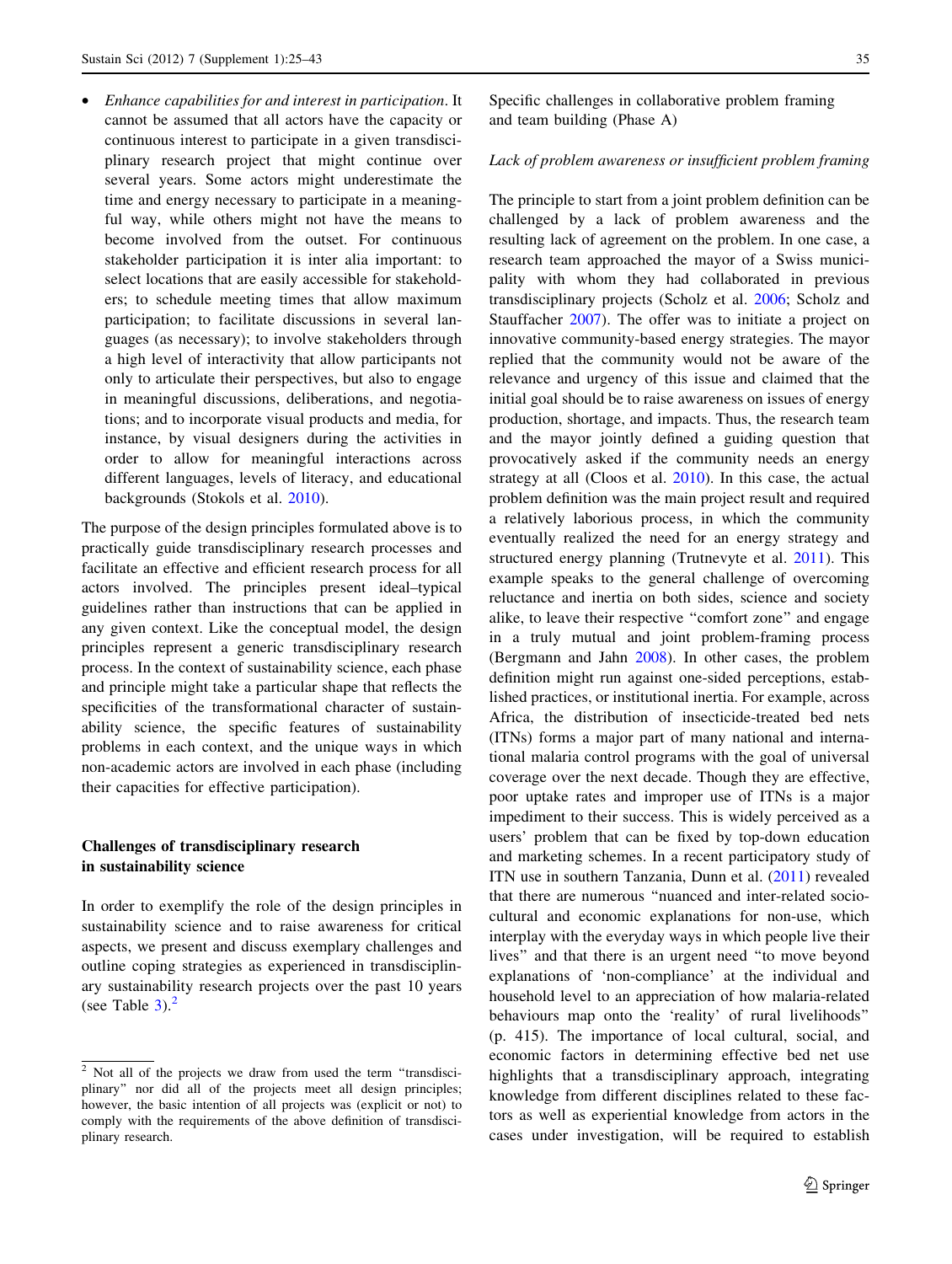sustainable malaria control (Ng'ang'a et al. [2009](#page-17-0)). This is, in general, true for public health, which is a key aspect of sustainable development. Yet, this is often at odds with the established modes of operation and funding schemes of international aid organizations.

### Unbalanced problem ownership

The initiative for transdisciplinary research projects is rarely taken jointly by partners from science and practice. Though there are cases where partners from practice approach researchers with regards to societal problems, in the majority of cases, scientists approach partners outside academia to get them involved in transdisciplinary research projects (Siebenhüner [2004](#page-17-0); Wiek et al. [2007](#page-18-0); Talwar et al. [2011\)](#page-17-0). In one case, a research team was interested in conducting a study on what defines a fair and transparent site selection process for nuclear waste disposal in Switzerland (Krütli et al.  $2010a$ ). The team encountered tremendous reluctance and resistance from potential partners outside academia due to the contested nature of the topic and a long-standing history of fierce debates in Switzerland. Although the transdisciplinary research project got realized, unbalanced problem ownership continued over the course of the project and led to several difficulties. Diverging starting points are not problematic per se. Yet, they become a major challenge if the divergence is not narrowed or bridged in the problem-framing phase of the project. An organizational project structure that establishes joint leadership as well as shared rights and obligations from the outset is conducive to developing balanced problem ownership (see design principle ''build collaborative research team''). Unbalanced problem ownership can be prevented through a project setting that closely links knowledge production and implementation interests, as demonstrated in a project on the conservation and use of wild populations of ''Coffea arabica'' in the montane rainforests of Ethiopia (Gatzweiler [2005;](#page-16-0) Schmitt et al. [2010\)](#page-17-0). Two success factors in this project were as follows: first, the project was initiated through an Ethiopian scientist who conducted his PhD on the rainforest loss in his home region with the intention to create knowledge applicable to conservation efforts; second, the non-profit Ethiopian Coffee Forest Forum was founded in the first phase of the project and worked as an intermediary (or boundary) organization between research and implementation during the remainder of the project.

# Insufficient legitimacy of the team or actors involved

Legitimacy is an important quality criterion for transdisciplinary research or boundary work for sustainable development in general (Cash et al. [2003](#page-16-0); Clark et al.

[2011](#page-16-0)). Compliance with this principle requires the selection of a sufficient number and diversity of stakeholders with a legitimate stake in the process, be it, for instance, because they are negatively affected by the problem or because they are responsible parties. This poses a twofold challenge: first, in the majority of projects, it is only possible to involve a relatively small number of actors due to limited resources and methodological reasons; second, it is very tempting to rely on the network of ''usual suspects'', namely, people who have been involved in previous projects or are generally interested in participatory and civic engagement processes—but by no means represent all or even the most relevant stakeholder groups. In one project on the future of the Swiss waste management system, the team conducted a criteria-based stakeholder and expert selection that relied on a set of predefined expertise and interests, which were informed by the initial problem framing (Scholz et al. [2009](#page-17-0)). Despite the comprehensive and elaborated stakeholder mapping, this explicitly sustainability- and future-oriented research project still faced the challenge of how to involve representatives of future generations. This is particularly important in infrastructure projects that create path dependencies for one or more generations. In response to this challenge, there are novel approaches emerging, for instance, the appointment and involvement of ''guardians for future generations'' (Skagen Ekeli [2006](#page-17-0)). Another challenge related to the selection and involvement of legitimate stakeholders is the lack of knowledge on who the relevant stakeholders actually are. This challenge is, for instance, prevalent in many developing country contexts going through extremely rapid urbanization processes. In such situations, there can be very serious problems, such as homeless people living in illegal informal settlements, but without formalized stakeholder or recognized leadership groups to represent them. Quite often, the leadership groupings are informal and even make an effort to hide themselves to avoid repressive state action. In Stellenbosch, South Africa, researchers engaged, for instance, with a community of 6,000 people called Enkanini who had illegally occupied a piece of public land (Keller [2011](#page-16-0); Tavener-Smith [2012\)](#page-17-0). Not only did government officials refuse to be seen to be ''entering'' this community, there was also no identifiable leadership to work with. The result was a prolonged process over several months of engaging with individuals, staying for days or weeks at a time in the community to become part of everyday life, working with individuals on their problems, and then slowly making contact with community leaders as trust was built. This highlights the fact that problem formulation might be a prolonged social process involving interactions with many individual actors rather than an event involving established formations.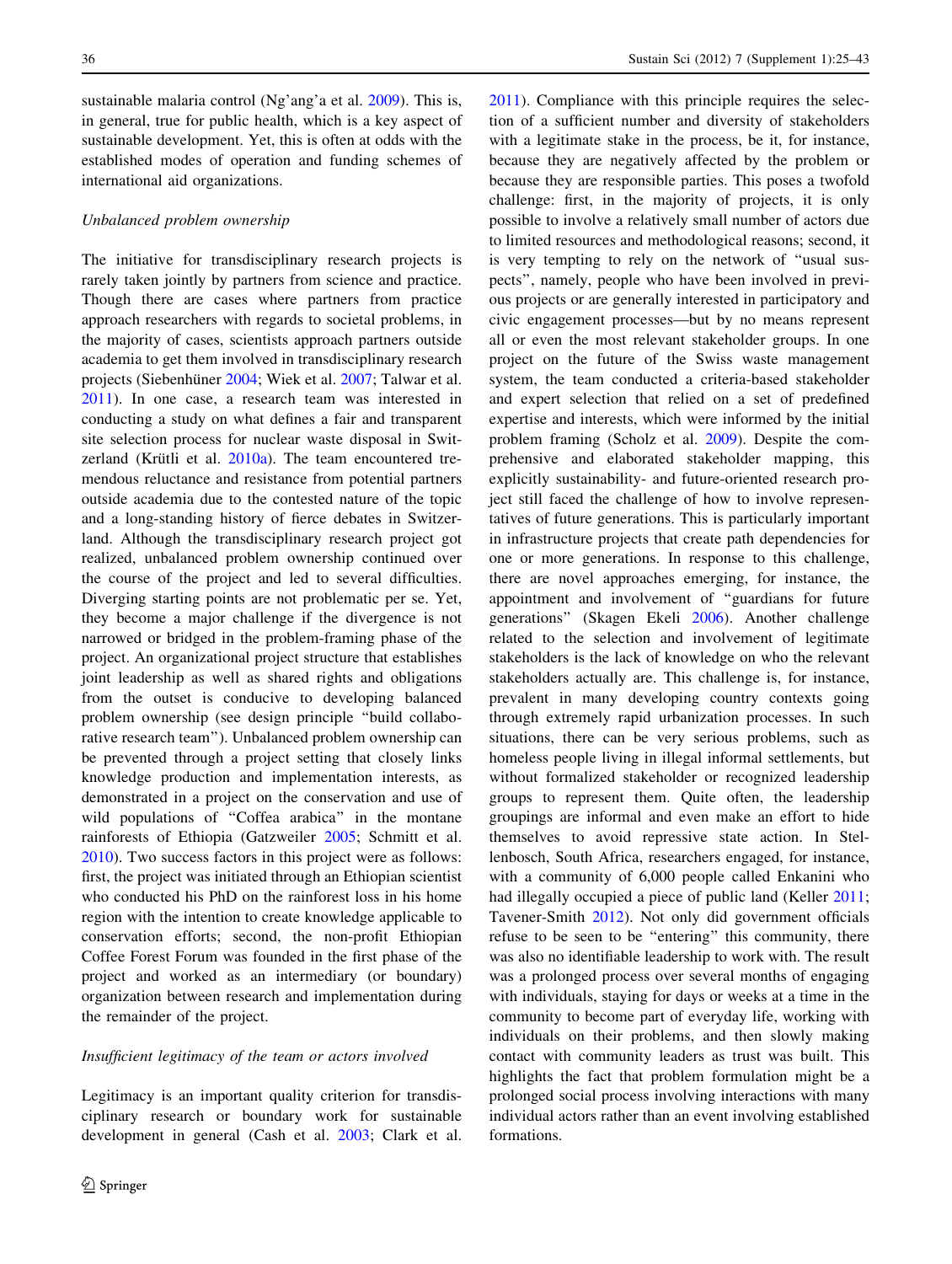Specific challenges in co-producing knowledge through collaborative research (Phase B)

# Conflicting methodological standards

Transdisciplinary sustainability research is a research practice and, as such, needs to adhere to quality standards, in particular, when it comes to adopting and applying research methods (Wiek et al. [2012](#page-18-0)). However, quality standards in transdisciplinary research are, as indicated above, not as clear-cut as it might be the case in other academic fields. Apart from scientific credibility, the criteria of saliency and legitimacy demand equal attention in transdisciplinary sustainability research, even though scientists in the present academic system are still primarily judged by the former. This might lead to conflicts between scientists and practice partners, who might have different expectations and enforce different quality standards, in particular, when using methods for which both practical and scientific approaches exist. In a transdisciplinary project in Sri Lanka, this challenge became so serious that the success of the overall project became jeopardized. The project objective was to develop a culturally sensitive, practically applicable, and, nevertheless, scientifically sound planning framework for sustainability-oriented longterm recovery after the 2004 tsunami in the Indian Ocean (Wiek et al. [2010](#page-18-0)). While researchers insisted on employing and integrating advanced scenario construction and multi-criteria assessment methods into the framework, partners from local NGOs and international aid organizations opted for rather pragmatic tools. The conflicts were never fully resolved but mitigated through increased internal facilitation and mediation. Systematic and criteriabased comparisons between the different methodological options seems to be a promising way to go (Savan and Sider [2003\)](#page-17-0); yet, in this particular case, it was difficult to realize because of time constraints.

# Lack of integration across knowledge types, organizational structures, communicative styles, or technical aspects

Several integration challenges might be encountered when conducting transdisciplinary research that can be differentiated into cognitive-epistemic, social and organizational, communicative, and technical challenges (Jahn [2008](#page-16-0); Pohl [2011\)](#page-17-0). These challenges can be exemplified through a transdisciplinary scenario study (Walz et al. submitted), which was part of a research project on ecosystem services in Swiss mountain regions.<sup>3</sup> The scenarios were inter alia intended to provide inputs for ecosystem models as well as

for framing policy options. A cognitive-epistemic integration challenge is, for instance, highlighted by the fact that the ecosystem models considered timeframes of several decades, while the policy and decision-making analyses considered much shorter timeframes. A technical integration challenge occurred because the models provided and needed quantitative data, whereas for policy and decisionmaking analyses also qualitative aspects played an important role. Differently interpreted definitions of key aspects among team members posed an additional communicative integration challenge. The methodology of formative scenario analysis provided a helpful means to cope with these integration challenges (Scholz and Tietje [2002](#page-17-0); Wiek et al. [2006](#page-18-0); Spoerri et al. [2009\)](#page-17-0). Using such integrative methodologies can serve as a means to tackle various types of integration challenges (Bergmann et al. [2010\)](#page-16-0).

### Discontinuous participation

Continuous interest and participation is a critical success factor for transdisciplinary sustainability research. Yet, there are critical factors that can undermine continued participation. For instance, in a project related to regional sustainable development in the Slovak Republic, researchers faced a low and steadily decreasing level of participation, inter alia, due to a general lack of civic engagement in this post-communist country. This might be a consequence of citizens' increasing opportunism and growing mistrust in public institutions (Zajíkovà and Martens [2007](#page-18-0)). To cope with this challenge, research was designed in a way such that participation was generally affordable and associated with as little effort as possible; for example, questionnaires were directly distributed to potential respondents through peers serving as ''promoters'' of the project. Another example stems from a transdisciplinary research project on urban sustainability in Phoenix, Arizona (Wiek et al. [2012](#page-18-0)). Ironically, the project had a similar starting point as the previous one from the Slovak Republic because the last formal public engagement process related to urban planning in Phoenix dated back to the 1970s. Despite this lack of familiarity with civic engagement in urban planning, the interest and participation in the transdisciplinary research activities was profound. The challenge was, instead, on side of the research team trying to keep up with and follow up on all citizens' and organizations' requests and offers to continue and even extend their participation. Because of a lack of handling capacity, interest and participation in the project decreased or was, at least, not fully utilized over the course of the project. This indicates the need for finding the right level and scale of participation that is manageable and can be maintained over the entire lifespan of the project.

<sup>3</sup> See: <http://www.cces.ethz.ch/projects/sulu/MOUNTLAND>. See also Wiek et al. [\(2012](#page-18-0)).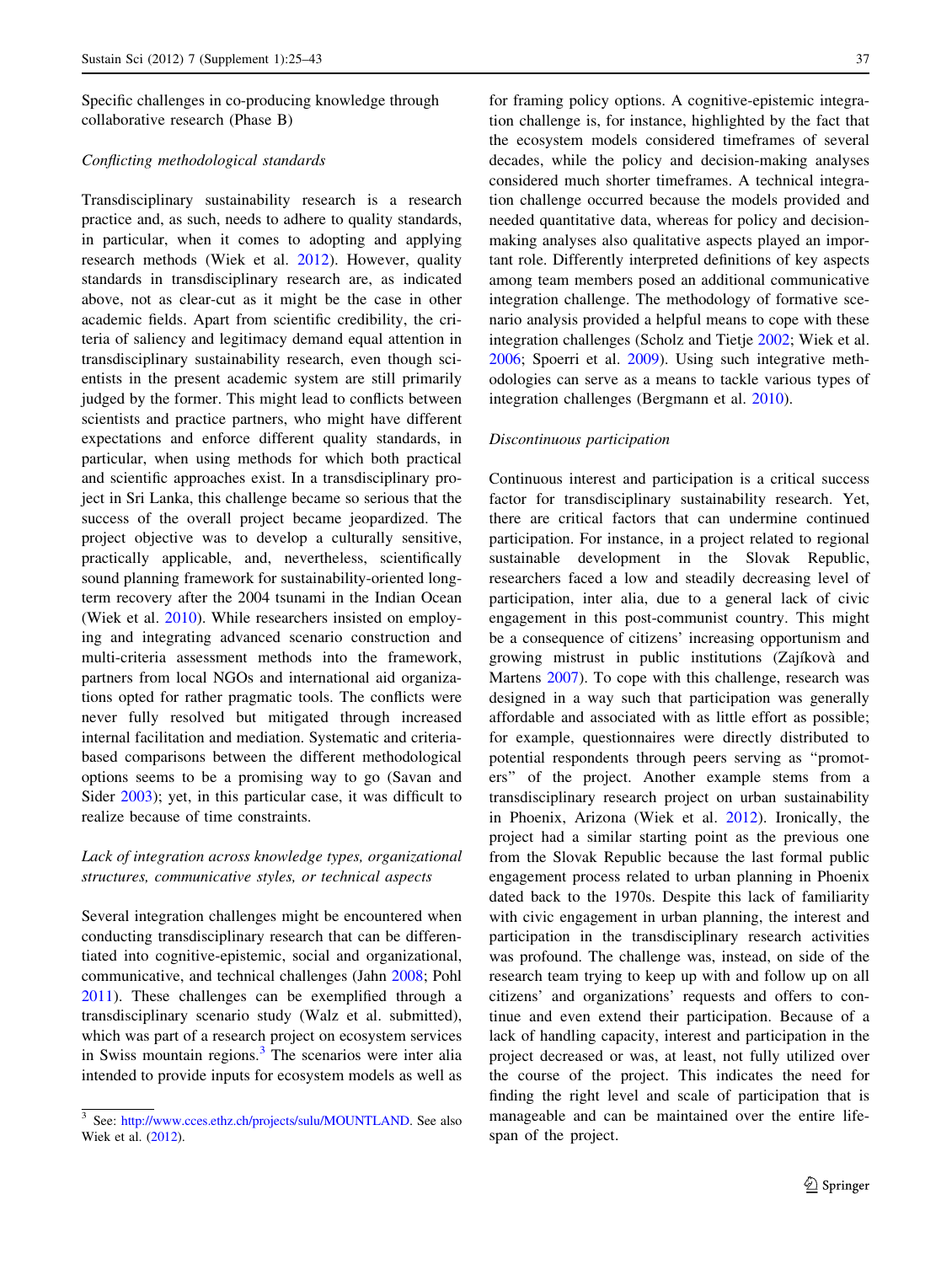### Vagueness and ambiguity of results

The co-production of knowledge in transdisciplinary projects is confronted with the potential pitfall of creating results that are approved of by the collaborating parties only because they are kept vague and ambiguous. An example is the creation of sustainability visions, which play an increasingly important role in transdisciplinary sustainability research projects (Kim and Oki [2011](#page-16-0); Wiek and Iwaniec [2011\)](#page-18-0). Visions are usually articulated and documented in images, narratives, or metaphors. Such visions are often generic and ambiguous, and, thereby, might conceal potential conflicts, due to their interpretative flexibility (Berkhout [2006](#page-16-0); Raven et al. [2009\)](#page-17-0). To cope with this challenge, different strategies have been developed. In a project on regional energy strategies in Switzerland, for each energy vision, a number of specific scenarios were collaboratively developed to reveal what concrete actions the visions implied. In so doing, the visions became tangible and made a more in-depth deliberation and co-production possible (Trutnevyte et al. [2011\)](#page-17-0). Similarly, in a visioning project on sustainable urban development in Phoenix, Arizona, the research team conducted a largescale workshop to identify, deliberate, and reconcile con-flicts in different urban visions (Wiek and Iwaniec [2011\)](#page-18-0).

### Fear to fail

There are several potential shortcomings and flaws which transdisciplinary sustainability research has to navigate, one of the most critical ones being the fear to fail. This might lead to retreating to pre-packaged (technical) solutions without facilitating a process that allows involved practice partners, such as communities, to understand the rationale of the solution options, or it might lead to endless collaborative research that continuously postpones the ultimate step of releasing the outcomes (knowledge-first trap). An alternative is to actively perturb the system by quickly putting knowledge into action and embracing the notion of ''researching-by-doing'' (like learning-by-doing). This is what happened in a project in Lilongwe, Malawi.<sup>4</sup> Instead of spending time developing a comprehensive vision which presumes that action flows from fully fledged images of the future, researchers helped train homeless women to use adobe bricks to build houses that did not need to be fired in a charcoal-burning kiln. Within a period of 6 months, 800 houses were built on land donated by the municipality. Many things went wrong that a more thorough research process would have averted, for instance, inappropriate low-density layout, standalone rather than semi-detached units, and single-storey buildings, but the learning from this action–reflection process is what led to improved outcomes during the second phase of the project. Action created the space for learning-by-doing—an iterative cycle based on the audacity to fail (at the beginning).

Specific challenges in (re-)integrating, transferring, and applying the created knowledge (Phase C)

# Limited case-specific solution options

A key principle of transdisciplinary research is the (re-) integration of the generated knowledge into scientific and societal practice. While real-world implementation of the solution options to the sustainability problem is critically important, it is equally important to integrate the generated knowledge into the existing body of scientific knowledge. A major reason is that, thereby, this knowledge becomes transferable and applicable to other cases and other problem constellations. However, the generalization of case study results poses a major challenge to transdisciplinary sustainability research that has been experienced in numerous projects. This can be illustrated with the example of a transdisciplinary study on the mitigation of rapid urbanization and fostering rural energy independence in Argentina (Parodi et al. [1998\)](#page-17-0). The project successfully created actionable knowledge that was used to install solar home systems and a PV water pumping system in a rural village. All systems have consistently worked for more than 10 years and are owned and maintained by the villagers. The project has generated several positive outcomes. However, the project was lacking in terms of reintegrating the generated knowledge with similar studies that would allow transferring, multiplying, and scaling up the solution options that are possibly viable for many other rural communities (Wiek et al. [2012\)](#page-18-0). This limits the success of the project as its transdisciplinary introduction of technologies largely remains with the small community of project partners. While a single case study does not provide enough evidence to design and fund larger programs, the need for transfer and scaling up in this particular case is substantial, as there are rather few successful cases of establishing functioning solar systems in rural areas in the long run.

#### Lack of legitimacy of transdisciplinary outcomes

Another challenge emerges from the question of what role the results of a transdisciplinary research project ought to play in relation to ''official'' political processes (e.g., legal resolutions). Transdisciplinary sustainability projects aim to generate actionable knowledge for collective action in order to mitigate or resolve sustainability problems. This

<sup>4</sup> Personal observations; project documentation available at: [http://](http://www.sdinet.org/country/malawi/) [www.sdinet.org/country/malawi/](http://www.sdinet.org/country/malawi/).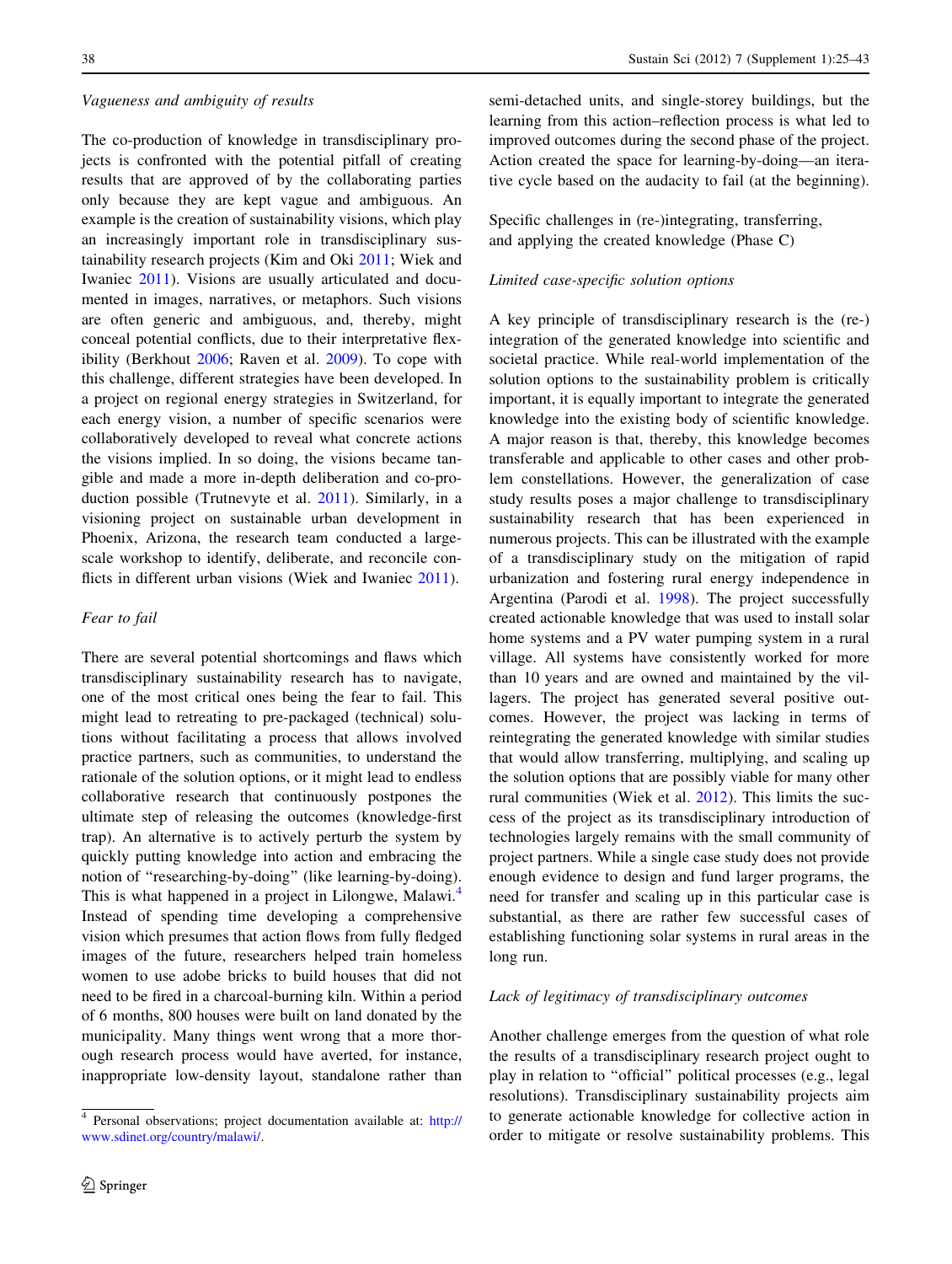<span id="page-14-0"></span>process and its outcomes might interfere with legitimized procedures and official politics. In a project on urban sustainability in the northeastern part of Switzerland, this challenge became apparent through the continuous and productive controversy between researchers and practice partners (urban planning department) about the status and potentially disruptive impact of the research results. This challenge refers back to the challenge of coping with the legitimacy of the team and the partners, or the lack thereof (Phase A). In another project, a transdisciplinary study on measuring sustainable regional development in the Netherlands (Province of Limburg), the results generated in the project were not adopted and implemented, in part, due to the fact that the research team had partnered with experts who ''had no political mandate for defining sustainable development in this regional context because [they were] neither representative of the population nor an elected body with delegated powers from the residents of Limburg'' (van Zeijl-Rozema and Martens [2011,](#page-17-0) p. 202). Coping strategies have to be applied early in the process (Phases A or B) and include transparent deliberation of roles and expectations, as well as ensuring complementarity between the transdisciplinary project and ongoing political processes (Wiek [2007;](#page-18-0) Stauffacher [2010;](#page-17-0) Scholz [2011](#page-17-0)).

### Capitalizing on distorted research results

The co-production of knowledge in transdisciplinary sustainability research projects requires the sharing of rights and responsibilities between scientists and practice partners (Talwar et al. [2011\)](#page-17-0). However, even a carefully conducted transdisciplinary research project might not always lead to results that satisfy both parties. Even worse, the results might be (re-)integrated into either domain, science or society, in ways not approved of by the collaborating partner. This might lead to situations where, for instance, researchers find themselves unwittingly ''supporting'' an application of the generated knowledge which they might strongly disagree with. A good example for this challenge is a transdisciplinary research project from Cape Town creating a strategy for a large-scale sustainability-oriented rejuvenation of the Central Business District. The study was undertaken by a consortium of researchers from the three Cape Town-based universities, representatives of government, and representatives of the property development industry (Cape Higher Education Consortium [CHEC] et al. [2011;](#page-16-0) Hyman [2011\)](#page-16-0). Jointly initiated by the researchers and the government, the research extended over a period of 6 months and included joint workshops, meetings, and discussions. The end result was a policy-oriented, researchbased document that fundamentally redefined the future of the Central Business District by proposing a comprehensive economic development strategy based on social inclusion

and sustainability. However, over the course of the year that followed the adoption of the approach by the government, government officials slightly twisted the results to emphasize financial returns on investment rather than the comprehensive approach. When faced with opposition, they legitimized their strategies by referring to the fact that the universities helped to co-author the framework. To counteract this, the universities established a broad stakeholder forum to review the specific strategies against the overall approach of the initial document. In summary, the reintegration and knowledge transfer became an ongoing and contested process.

### Tracking scientific and societal impacts

Besides formative evaluation, which is a crucial part of sound transdisciplinary research practice, evaluating the societal as well as the scientific impacts of a transdisciplinary project is important for legitimizing the additional resources and time invested (compared to ''normal'' research). While there are fairly robust and standardized approaches to evaluate scientific impact (bibliometric and citation metrics), these approaches are not sufficient for appraising the contribution of the individual project to sustainability science's core questions (Kates et al. [2001\)](#page-16-0) and grand challenges (Reid et al. [2010](#page-17-0)). Yet, it is even more challenging to accurately track societal impacts of transdisciplinary research. Such impacts often occur with significant delays; causal relations between a project and its impacts are often difficult to establish because of the complexity of the problems addressed and the complexity of the solution options adopted; impacts might include effects that are important but not easily measurable, such as increased decision-making capacity (Pregernig [2007;](#page-17-0) Walter et al. [2007;](#page-17-0) Talwar et al. [2011](#page-17-0)). These challenges were also encountered in a transdisciplinary research project in Switzerland on sustainable transition strategies for traditional branches of a regional economy (e.g., dairy, saw mill, textile industry; see Scholz et al. [2006;](#page-17-0) Scholz and Stauffacher [2007](#page-17-0)). The evidence for increased decision-making capacity was rather inconclusive, in part due to a lack of a rigorous evaluation methodology. The research team, therefore, developed a methodology (including a social effect index) and conducted a comprehensive ex-post evaluation 3 years after the completion of the project. The evaluation revealed a significant correlation between project involvement and increased decision-making capacity (Walter et al. [2007](#page-17-0)).

# Concluding remarks

Societies face sustainability challenges that entail a multitude of different problems with specific characteristics.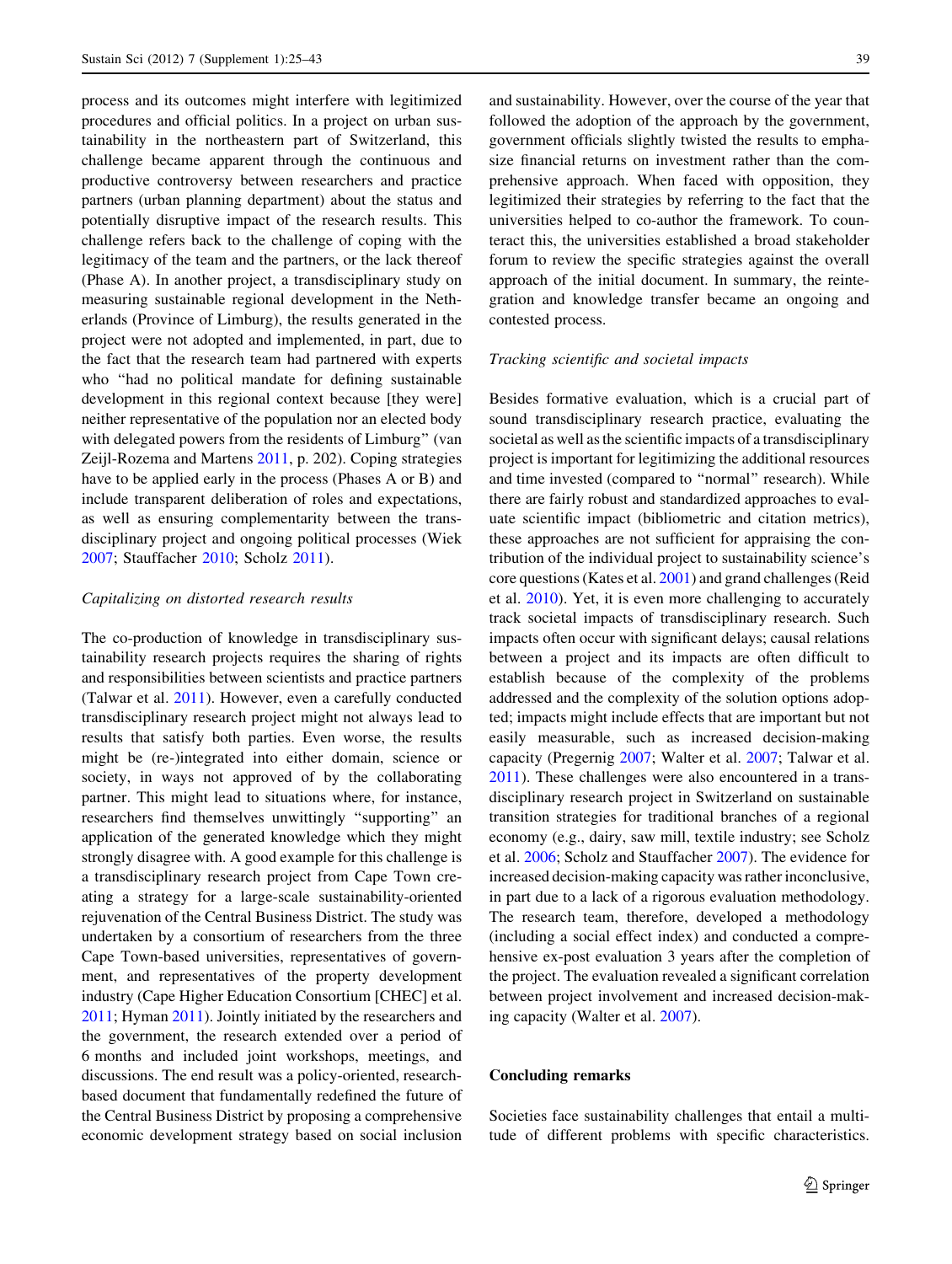<span id="page-15-0"></span>Coping with these problems in an efficient and effective way requires selecting the research approach and principles that fit best. As sustainability science is a problem-driven and solution-oriented field that follows a transformational agenda, transdisciplinary research is, in many cases, a promising choice, as it aims at bridging the gap between problem solving and scientific innovation. But this does not undermine the relevance of disciplinary or interdisciplinary approaches. Spangenberg ([2011\)](#page-17-0) suggest the distinction between science for sustainability (rather monodisciplinary) and science of sustainability (inter- and transdisciplinary), the latter having gained much less attention than the former. In contrast to other reviews, the objective of this paper is neither to focus on differentiating features of transdisciplinary, participatory, and collaborative research approaches, nor to highlight differentiating characteristics of sustainability science as compared to other research fields applying transdisciplinary approaches. The goal is, instead: to formulate a set of principles for guiding transdisciplinary research in sustainability science based on the literature and empirical research experience; to present exemplary challenges faced in concrete transdisciplinary research projects in the field of sustainability science; and to outline some possible strategies to cope with these challenges. In linking the principles to an ideal–typical conceptual model of a transdisciplinary research process, they should offer a framework for practically designing, conducting, and evaluating transdisciplinary research. Nevertheless, the presented challenges provide clear evidence that this framework should not be understood as ''a recipe'' applicable in any given context. In contrast, as transdisciplinary sustainability research is in general embedded in specific contexts, the compiled principles need to be specifically adapted for each project. Thus, to further strengthen transdisciplinary sustainability research, more emphasis needs to be put on better understanding context conditions across various cases. One of the fascinating experiences made while co-authoring this article was to realize fundamental differences among transdisciplinary research projects conducted in different cultural contexts; yet, it was interesting to see that the design principles derived from projects in specific contexts seem also to be generally applicable in most of the other contexts. These specificities might require adopting and developing different and specific methodologies. However, the community needs to strive for enhanced collaboration and cohesiveness with respect to these methodologies. In fact, mutual learning among the different researchers needs to be established and learning processes beyond the boundaries of individual projects must take place. If the field of transdisciplinary sustainability research is soon about to reach a stage of maturity, existing conceptual, methodological, and empirical knowledge needs to be better synthesized and consolidated, while future research agendas need to be better coordinated. Along those lines, a critical step will be to turn the proposed set of design principles, which is entirely based on the literature and personal experiences, into an evidence-based set of principles. This calls for evaluative qualitative and quantitative meta-studies to make use of the widespread experiences and evidence. Thereby, it seems critical to also learn from other research fields, for instance, program evaluation research or intervention research (Fraser et al. [2009](#page-16-0)), in which transdisciplinary research is being conducted with an emphasis on demonstrating evidence of research–impact relations. Furthermore, it is necessary to better understand the various roles which scientists take in such projects and the respective role conflicts this might bring about.

As mentioned in the introduction, there is an everincreasing call for transdisciplinary approaches to tackle fundamental societal challenges, especially those related to sustainability, both from society and the scientific community. In Germany, for instance, transdisciplinary research is considered to be key for the fundamental sustainable energy transition enacted by the Federal Parliament of Germany in Summer 2011. This new level of awareness and commitment is a tremendous opportunity to seize the potential of transdisciplinary research for societal (sustainability) transformations. However, it also bears the risk of leveling this research practice, using it as a remedy for any kind of research or problem-solving activity. The latter would neither contribute to the transformational agenda of sustainability science, nor would it help to strengthen sustainability science as a research field. The present article intended to navigate the space between opportunity and risk. Living up to the high expectations in transdisciplinary sustainability research will, however, require continuous structural changes in the academic system in order to build capacity for transdisciplinarity among students and researchers, as well as among stakeholders and decisionmakers outside academia (Russell et al. [2008](#page-17-0); Schneidewind et al. [2011](#page-17-0)).

Acknowledgments We would like to thank the four anonymous reviewers for their helpful comments on previous versions of this article. Furthermore, we want to thank Christopher Lüderitz and Rob Cutter for their helpful assistance. We acknowledge the feedback from the participants in the session on ''Solution-oriented transdisciplinary research for sustainable development'' at the 2nd International Conference on Sustainability Science (ICSS 2010), Sapienza University Rome, Italy, June 23–25, 2010, on critical issues discussed in this article. Arnim Wiek acknowledges support through the Swiss National Science Foundation grant PA0011-115315.

#### References

Baumgärtner S, Becker C, Frank K, Müller B, Quaas M (2008) Relating the philosophy and practice of ecological economics: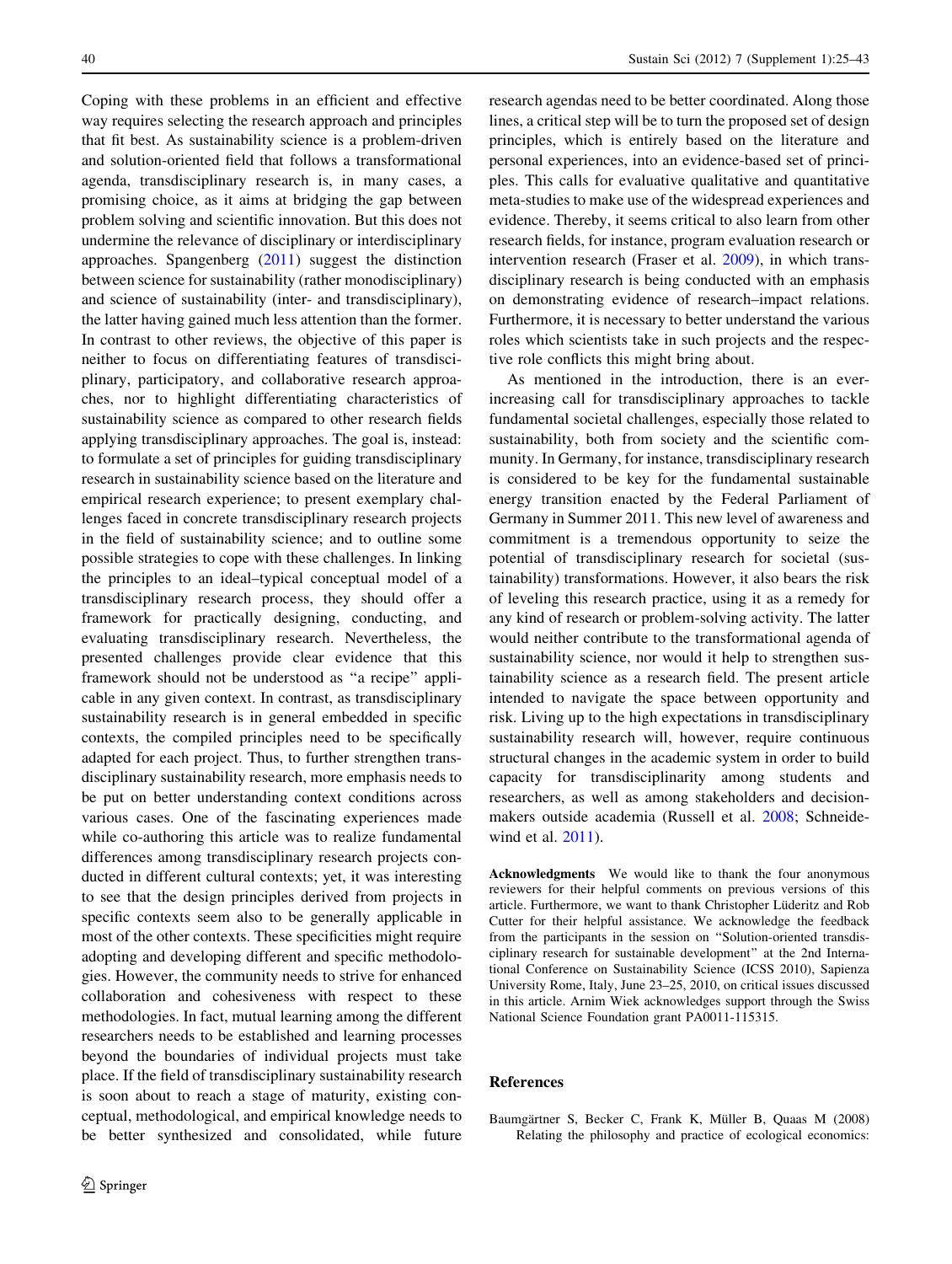<span id="page-16-0"></span>the role of concepts, models, and case studies in inter- and transdisciplinary sustainability research. Ecol Econ 67:384–393

- Becker E (2006) Problem transformations in transdisciplinary research. In: Hirsch Hadorn G (ed) Unity of knowledge in transdisciplinary research for sustainability. Encyclopedia of Life Support Systems (EOLSS) Publishers, Oxford, UK. Available online at: [http://www.eolss.net/Sample-Chapters/C04/E6-](http://www.eolss.net/Sample-Chapters/C04/E6-49-02-01.pdf) [49-02-01.pdf](http://www.eolss.net/Sample-Chapters/C04/E6-49-02-01.pdf)
- Bergmann M, Jahn T (2008) CITY:mobil: a model for integration in sustainability research. In: Hirsch Hadorn G, Hoffmann-Riem H, Biber-Klemm S, Grossenbacher-Mansuy W, Joye D, Pohl C, Wiesmann U, Zemp E (eds) Handbook of transdisciplinary research. Springer, Berlin, Germany, pp 89–102
- Bergmann M, Brohmann B, Hoffmann E, Loibl MC, Rehaag R, Schramm E, Voß J-P (2005) Quality criteria of transdisciplinary research. A guide for the formative evaluation of research projects. ISOE-Studientexte, No 13, Frankfurt am Main, Germany
- Bergmann M, Jahn T, Knobloch T, Krohn W, Pohl C, Schramm E (2010) Methoden transdisziplinärer Forschung: Ein Überblick mit Anwendungsbeispielen. Campus Verlag, Frankfurt/Main, Germany
- Berkhout FGH (2006) Normative expectations in systems innovation. Technol Anal Strateg Manage 18:299–311
- Blackstock KL, Kelly GJ, Horsey BL (2007) Developing and applying a framework to evaluate participatory research for sustainability. Ecol Econ 60:726–742
- Brundiers K, Wiek A (2011) Educating students in real-world sustainability research: vision and implementation. Innov Higher Education 36:107–124
- Bunders JFG, Broerse JEW, Keil F, Pohl Ch, Scholz RW, Zweekhorst BM (2010) How can transdisciplinary research contribute to knowledge democracy? In: in't Veld RJ (ed) Knowledge democracy-consequences for science, politics and media. Springer, Heidelberg, pp 125–152
- Cape Higher Education Consortium (CHEC) et al (2011) Cape Town Central City Provincial Government Regeneration Initiative. Cape Higher Education Consortium, Cape Town. Available online at: [http://www.sustainabilityinstitute.net/newsdocs/documents/](http://www.sustainabilityinstitute.net/newsdocs/documents/cat_view/23-research-a-project-outputs) [cat\\_view/23-research-a-project-outputs](http://www.sustainabilityinstitute.net/newsdocs/documents/cat_view/23-research-a-project-outputs)
- Carew AL, Wickson F (2010) The TD wheel: a heuristic to shape, support and evaluate transdisciplinary research. Futures 42: 1146–1155. doi[:10.1016/j.futures.2010.04.02](http://dx.doi.org/10.1016/j.futures.2010.04.02)
- Cash DW, Clark WC, Alcock F, Dickson NM, Eckley N, Gurston DH et al (2003) Knowledge systems for sustainable development. Proc Natl Acad Sci USA 100:8086–8091
- Clark WC, Dickson NM (2003) Sustainability science: the emerging research program. Proc Natl Acad Sci USA 100:8059–8061
- Clark WC, Tomich TP, van Noordwijk M, Guston D, Catacutan D, Dickson NM et al (2011) Boundary work for sustainable development: natural resource management at the Consultative Group on International Agricultural Research (CGIAR). Proc Natl Acad Sci USA [Epub ahead of print]. doi:[10.1073/pnas.](http://dx.doi.org/10.1073/pnas.0900231108) [0900231108](http://dx.doi.org/10.1073/pnas.0900231108)
- Cloos L, Trutnevyte E, Bening C, Hendrichs H, Wallquist L, Stauffacher M et al (2010) Energiestrategien kleiner Gemeinden und kleiner und mittlerer Unternehmen. Der Fall Urnäsch im Kanton Appenzell Ausserrhoden. ETH-UNS Fallstudie 2009. TdLab, Zürich
- Cox M, Arnold G, Tomás SV (2010) A review of design principles for community-based natural resource management. Ecol Soc 15(4):38
- Defila R, Di Giulio A, Scheuermann M (2006) Forschungsverbundmanagement. Handbuch für die Gestaltung inter- und transdisziplinärer Projekte. vdf Hochschulverlag AG an der ETH Zürich, Zürich, Switzerland
- Dunn CE, Le Mare A, Makungu C (2011) Malaria risk behaviours, socio-cultural practices and rural livelihoods in southern Tanzania: implications for bednet usage. Soc Sci Med 72(3):408–417
- Etzkowitz H, Leydesdorff L (2000) The dynamics of innovation: from National Systems and ''Mode 2'' to a Triple Helix of university– industry–government relations. Res Policy 29:109–123
- Fraser MW, Richman JM, Galinsky MJ, Day SH (2009) Intervention research: developing social programs. Oxford University Press, Oxford, UK
- Funtowicz SO, Ravetz JR (1993) Science for the post-normal age. Futures 25:739–755
- Gatzweiler FW (2005) Institutionalising biodiversity conservation the case of Ethiopian coffee forests. Conserv Soc 3(1):201–223
- Gibbons M (1999) Science's new social contract with society. Nature 402(6761 Suppl):C81–C84
- Gibbons M, Limoges C, Nowotny H, Schwartzman S, Scott P, Trow M (1994) The new production of knowledge: the dynamics of science and research in contemporary societies. Sage, London, UK
- Gray B (2008) Enhancing transdisciplinary research through collaborative leadership. Am J Prev Med 35:S124–S132
- Hirsch Hadorn G, Bradley D, Pohl C, Rist S, Wiesmann U (2006) Implications of transdisciplinarity for sustainability research. Ecol Econ 60:119–128
- Hyman K (2011) Economic development, decoupling and urban infrastructure: the role of innovation for an urban transition in Cape Town. Masters Thesis, Stellenbosch University, South Africa. Available online at: [http://scholar.sun.ac.za/handle/](http://scholar.sun.ac.za/handle/10019.1/79) [10019.1/79](http://scholar.sun.ac.za/handle/10019.1/79)
- Jahn T (2008) Transdisciplinarity in the practice of research. In: Bergmann M, Schramm E (eds) Transdisziplinäre Forschung: Integrative Forschungsprozesse verstehen und bewerten. Campus Verlag, Frankfurt/Main, Germany, pp 21–37
- Jerneck A, Olsson L, Ness B, Anderberg S, Baier M, Clark E et al (2011) Structuring sustainability science. Sustain Sci 6:69–82
- Kasemir B, Jäger J, Jaeger CC, Gardner MT (2003) Public participation in sustainability science: a handbook. Cambridge University Press, Cambridge, UK
- Kates RW, Parris TM (2003) Long-term trends and a sustainability transition. Proc Natl Acad Sci USA 100:8062–8067
- Kates RW, Clark WC, Corell R, Hall JM, Jaeger CC, Lowe I et al (2001) Sustainability science. Science 291:641–642
- Keil F (2009) Reflexive transdisciplinarity. Producing knowledge for sustainable development. Presentation at the International Conference ''Towards a Knowledge Democracy'', Leiden, the Netherlands, 25–27 August 2009
- Keller A (2012) Conceptualising an alternative energy trajectory for in situ informal settlement upgrading: the case of Enkanini. School of Public Leadership, thesis submitted in partial fulfilment of Mphil in sustainable development planning and management, Stellenbosch University, South Africa. Available online at: <http://scholar.sun.ac.za/handle/10019.1/79>
- Kim J, Oki T (2011) Visioneering: an essential framework in sustainability science. Sustain Sci 6(2):247–251
- Klein JT (2008) Evaluation of interdisciplinary and transdisciplinary research: a literature review. Am J Prev Med 35:S116–S123
- Komiyama H, Takeuchi K (2006) Sustainability science: building a new discipline. Sustain Sci 1:1–6
- Krütli P, Flüeler T, Stauffacher M, Wiek A, Scholz RW (2010a) Technical safety vs. public involvement? A case study on the unrealized project for the disposal of nuclear waste at Wellenberg (Switzerland). J Integr Environ Sci 7(3):229–244
- Krütli P, Stauffacher M, Flüeler T, Scholz RW (2010b) Functionaldynamic public participation in technological decision-making: site selection processes of nuclear waste repositories. J Risk Res 13(7):861–875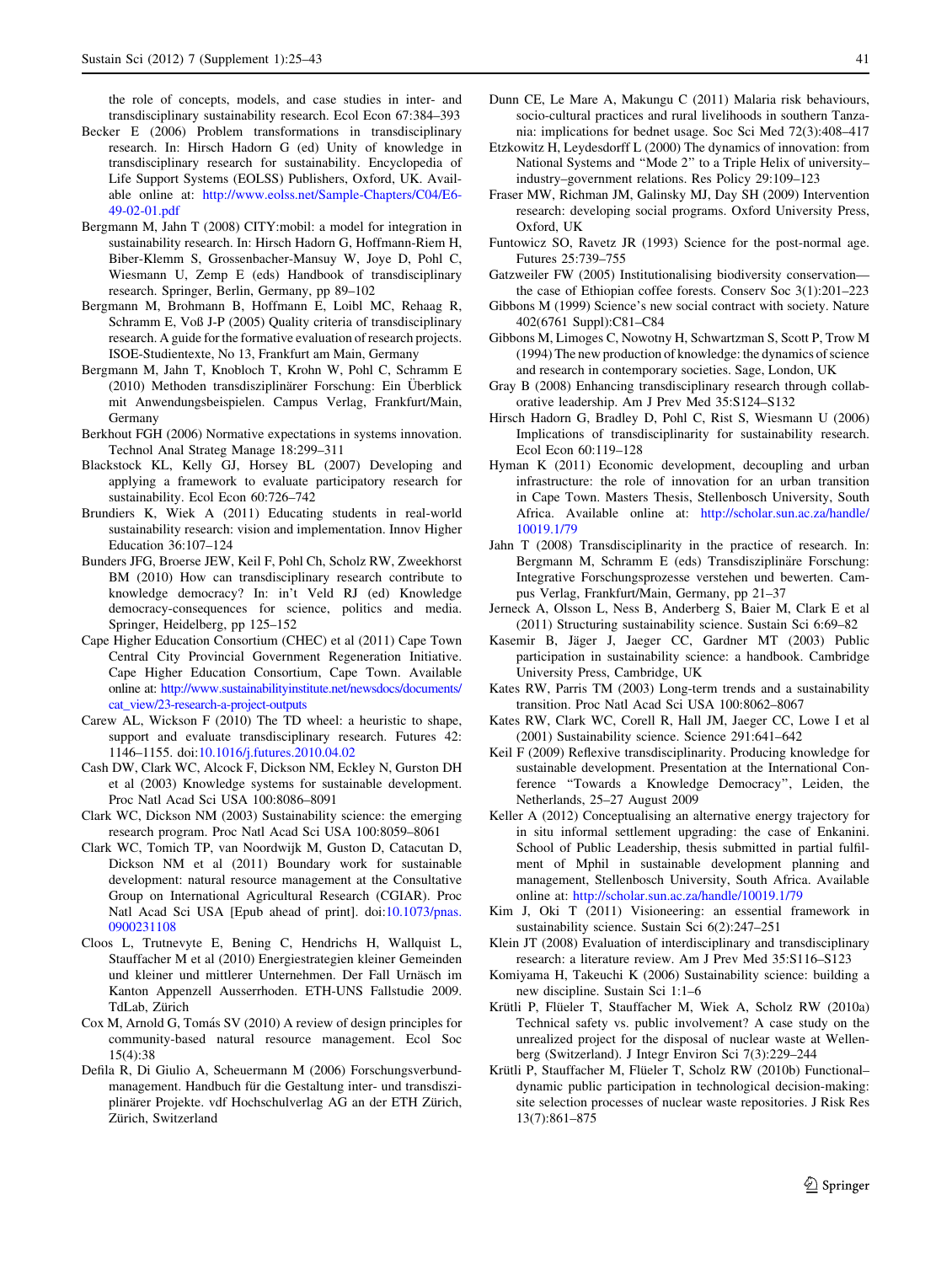- <span id="page-17-0"></span>Laws D, Scholz RW, Shiroyama H, Susskind L, Suzuki T, Weber O (2004) Expert views on sustainability and technology implementation. Int J Sustain Dev World Ecol 11(3):247–261
- Maasen S, Lieven O (2006) Transdisciplinarity: a new mode of governing science? Sci Public Policy 33(6):399–410
- Martens P (2006) Sustainability: science or fiction? Sustain Sci Pract Policy 2:1–5
- Ng'ang'a PN, Jayasinghe G, Kimani V, Shililu J, Kabutha C, Kabuage L et al (2009) Bed net use and associated factors in a rice farming community in Central Kenya. Malar J 8:64. doi: [10.1186/1475-2875-8-64](http://dx.doi.org/10.1186/1475-2875-8-64)
- Parodi O, Preiser K, Schweizer-Ries P, Wendl M (1998) When night falls on Balde de Leyes—the success story of an integrated approach in PV rural electrification. In: Proceedings of the 2nd World Conference on Photovoltaic Solar Energy Conversion, Vienna, Austria, 6–10 July 1998
- Pohl C (2011) What is progress in transdisciplinary research? Futures 43(6):618–626
- Pohl C, Hirsch Hadorn G (2007) Principles for designing transdisciplinary research. Proposed by the Swiss Academies of Arts and Sciences. oekom, Munich, Germany
- Pregernig M (2007) Impact assessment of transdisciplinary research: in need of a more distanced view. GAIA Ecol Perspect Sci Soc 16(1):46–51
- Raven RPJM, Mourik RM, Feenstra CFJ, Heiskanen E (2009) Modulating societal acceptance in new energy projects: towards a toolkit methodology for project managers. Energy 34:564–574
- Regeer BJ, Hoes A-C, van Amstel-van Saane M, Caron-Flinterman FF, Bunders JFG (2009) Six guiding principles for evaluating mode-2 strategies for sustainable development. Am J Eval 30:515–537
- Reid WV, Chen D, Goldfarb L, Hackmann H, Lee YT, Mokhele K et al (2010) Earth system science for global sustainability: grand challenges. Science 330(6006):916–917
- Robinson J (2003) Future subjunctive: backcasting as social learning. Futures 35:839–856
- Robinson J, Tansey J (2006) Co-production, emergent properties and strong interactive social research: the Georgia Basin Futures Project. Sci Public Policy 33:151–160
- Rockström J, Steffen W, Noone K, Persson Å, Chapin FS, Lambin EF et al (2009) A safe operating space for humanity. Nature 461:472–475
- Rotmans J, Van Asselt M (1996) Integrated assessment: a growing child on its way to maturity. Clim Change 34:327–336
- Russell AW, Wickson F, Carew AL (2008) Transdisciplinarity: context, contradictions and capacity. Futures 40(5):460–472
- Savan B, Sider D (2003) Contrasting approaches to community-based research and a case study of community sustainability in Toronto, Canada. Local Environ 8:303–316
- Schmitt CB, Senbeta F, Denich M, Preisinger H, Boehmer HJ (2010) Wild coffee management and plant diversity in the montane rainforest of southwestern Ethiopia. Afr J Ecol 48:78–86
- Schneidewind U, Ernst A, Lang DJ (2011) Institutions for transformative research. The formation of the NaWis alliance. GAIA Ecol Perspect Sci Soc 20:133–135 (editorial material)
- Scholz RW (2011) Environmental literacy in science and society. From knowledge to decisions. Cambridge University Press, Cambridge, UK
- Scholz RW, Stauffacher M (2007) Managing transition in clusters: area development negotiations as a tool for sustaining traditional industries in a Swiss prealpine region. Environ Plann A 39:2518–2539
- Scholz RW, Tietje O (2002) Embedded case study methods: integrating quantitative and qualitative knowledge. Sage, Thousand Oaks, CA
- Scholz RW, Lang DJ, Wiek A, Walter AI, Stauffacher M (2006) Transdisciplinary case studies as a means of sustainability learning: historical framework and theory. Int J Sustain Higher Educ 7:226–251
- Scholz RW, Spörri A, Lang DJ (2009) Problem structuring for transitions: the case of Swiss waste management. Futures 41:171–181
- Siebenhüner B (2004) Social learning and sustainability science: which role can stakeholder participation play? Int J Sustain Dev 7:146–163
- Skagen Ekeli K (2006) The principle of liberty and legal representation of posterity. Res Publica 12:385-409
- Spangenberg JH (2011) Sustainability science: a review, an analysis and some empirical lessons. Environ Conserv 38:275–287
- Spoerri A, Lang DJ, Binder CR, Scholz RW (2009) Expert-based scenarios for strategic waste and resource management planning—C&D waste recycling in the Canton of Zurich, Switzerland. Resour Conserv Recycling 53:592–600
- Stauffacher M (2010) Beyond neocorporatism?! Transdisciplinary case studies as a means for collaborative learning in sustainable development. In: Gross M, Heinrichs H (eds) Environmental sociology. European perspectives and interdisciplinary challenges. Springer, Dordrecht, the Netherlands, pp 201–216
- Stauffacher M, Flüeler T, Krütli P, Scholz RW (2008) Analytic and dynamic approach to collaboration: a transdisciplinary case study on sustainable landscape development in a Swiss prealpine region. System Pract Action Res 21:409–422
- Stokols D, Hall KL, Moser RP, Feng A, Misra S, Taylor BK (2010) Evaluating cross-disciplinary team science initiatives: conceptual, methodological, and translational perspectives. In: Frodeman R, Klein JT, Mitcham C (eds) Oxford handbook on interdisciplinarity. Oxford University Press, New York, pp 471–493
- Swart RJ, Raskin P, Robinson J (2004) The problem of the future: sustainability science and scenario analysis. Glob Environ Change 14:137–146
- Talwar S, Wiek A, Robinson J (2011) User engagement in sustainability research. Sci Public Policy 38:379–390
- Tavener-Smith L (2012) Informal settlements in Stellenbosch. In: Sebitosi B, Swilling M (eds) Stellenbosch 2030. Sun Media, Stellenbosch, South Africa (in press)
- Thompson Klein J (2010) A taxonomy of interdisciplinarity. In: Frodeman R, Thompson Klein J, Mitcham C (eds) The Oxford handbook of interdisciplinarity. Oxford University Press, Oxford, UK, pp 15–30
- Trutnevyte E, Stauffacher M, Scholz RW (2011) Supporting energy initiatives in small communities by linking visions with energy scenarios and multi-criteria assessment. Energy Policy 39:7884– 7895
- van den Hove S (2006) Between consensus and compromise: acknowledging the negotiation dimension in participatory approaches. Land Use Policy 23:10–17
- van Kerkhoff L, Lebel L (2006) Linking knowledge and action for sustainable development. Annu Rev Environ Resour 31:445–477
- van Zeijl-Rozema A, Martens P (2011) Integrated monitoring of sustainable development. Sustain J Rec 4(4):199–202
- Walter AI, Helgenberger S, Wiek A, Scholz RW (2007) Measuring societal effects of transdisciplinary research projects: design and application of an evaluation method. Eval Program Plann 30:325–338
- Walz A, Braendle J, Lang DJ, Brand F, Briner S, Elkin CH Experience from customising IPCC scenarios to specific national-level focus scenarios for ecosystem service management. Technol Forecast Soc Change (submitted)
- Weaver PM, Rotmans J (2006) Integrated sustainability assessment: what is it, why do it and how? Int J Innov Sustain Dev 1:284–303